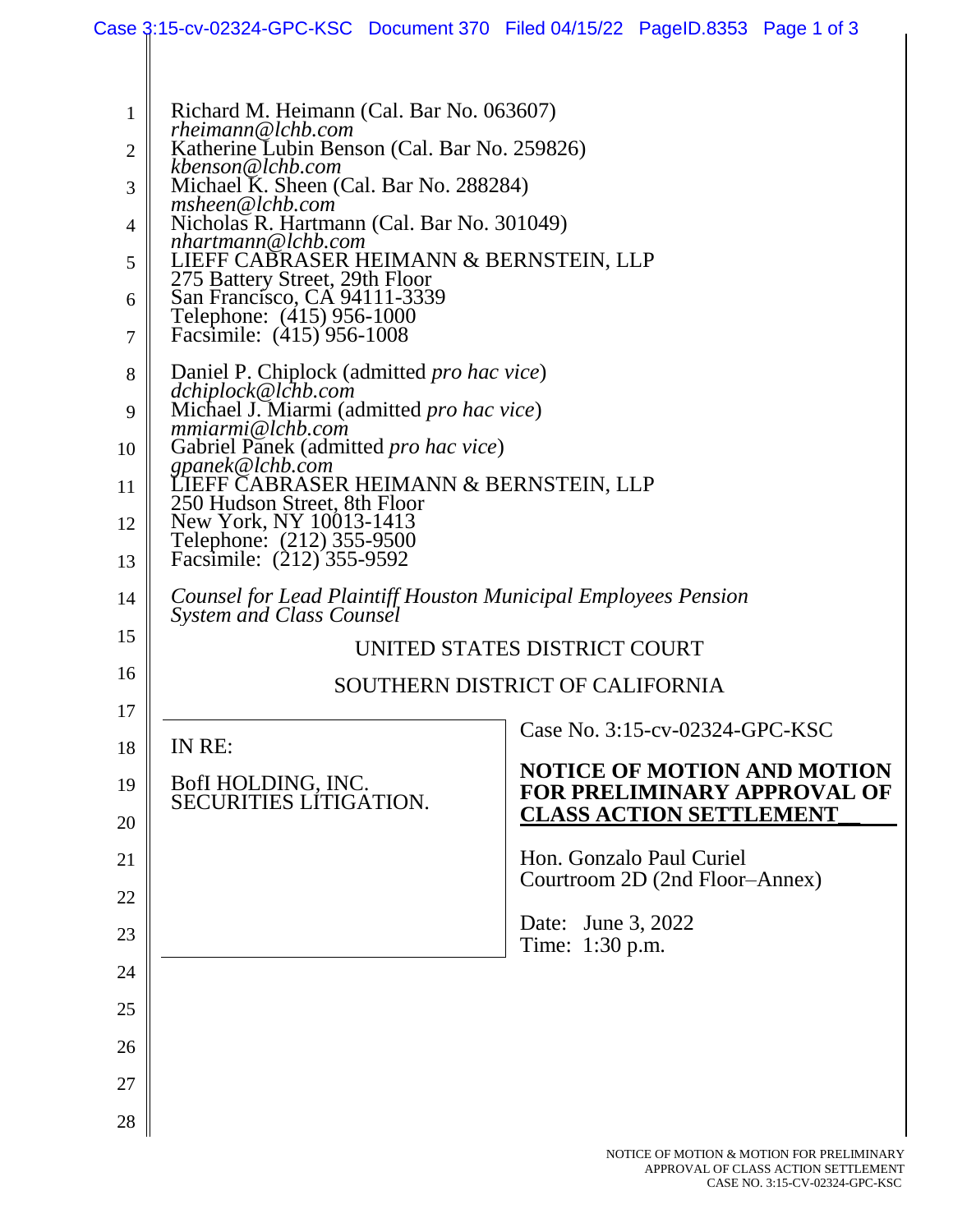| $\mathbf{1}$   | TO ALL PARTIES AND THEIR ATTORNEYS OF RECORD:                                          |
|----------------|----------------------------------------------------------------------------------------|
| $\overline{c}$ | NOTICE IS HEREBY GIVEN that on June 3, 2022, at 1:30 p.m. in                           |
| 3              | Courtroom 2D of the above-entitled Court, located at 221 West Broadway, Suite          |
| $\overline{4}$ | 2190, San Diego, California, 92101, Lead Plaintiff Houston Municipal Employees         |
| 5              | Pension System will move this Court, pursuant to Federal Rule of Civil Procedure       |
| 6              | 23(e), for an Order (1) granting preliminary approval of the class action Settlement,  |
| 7              | (2) appointing JND Legal Administration to serve as Settlement Administrator, (3)      |
| 8              | approving the proposed Notice program, including the form and content of the           |
| 9              | proposed Notice documents and the claims process set forth in the Declaration of       |
| 10             | Luiggy Segura and the proposed Order Preliminarily Approving Settlement, and (4)       |
| 11             | entering a scheduling order setting the Settlement Hearing and other necessary         |
| 12             | dates.                                                                                 |
| 13             | This Motion is supported by the accompanying memorandum of points and                  |
| 14             | authorities, the Stipulation of Settlement (and attached exhibits), the Declaration of |
| 15             | Katherine Lubin Benson, the Declaration of Luggy Segura (and attached exhibits),       |
| 16             | the Declaration of Seven P. Feinstein, Ph.D, CFA, arguments of counsel, and any        |
| 17             | other matters properly before the Court.                                               |
| 18             |                                                                                        |
| 19             |                                                                                        |
| 20             |                                                                                        |
| 21             |                                                                                        |
| 22             |                                                                                        |
| 23             |                                                                                        |
| 24             |                                                                                        |
| 25             |                                                                                        |
| 26             |                                                                                        |
| 27             |                                                                                        |
| 28             |                                                                                        |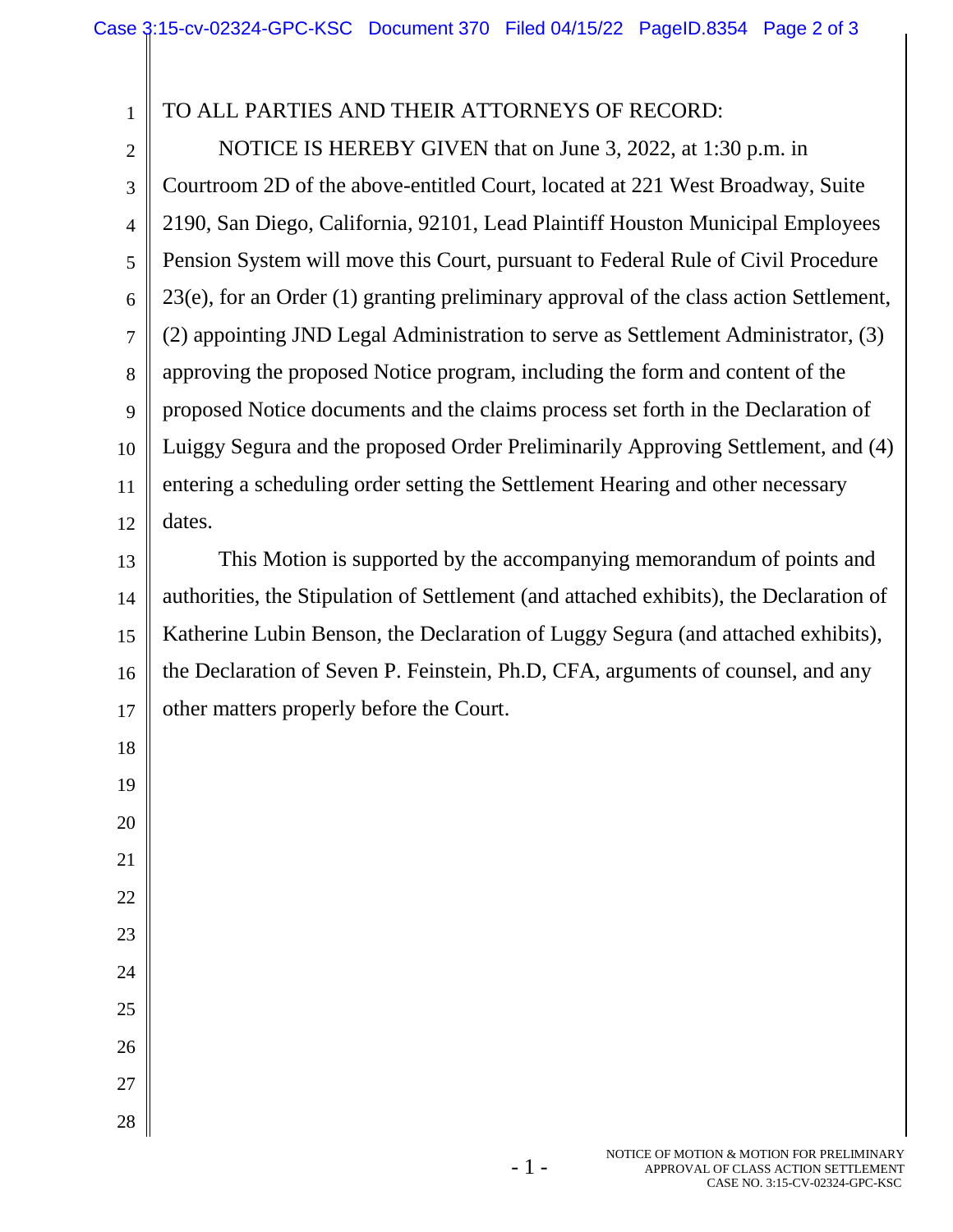| 1              | Dated: April 15, 2022 | LIEFF CABRASER HEIMANN &                                                                                                 |
|----------------|-----------------------|--------------------------------------------------------------------------------------------------------------------------|
| $\overline{2}$ |                       | <b>BERNSTEIN, LLP</b>                                                                                                    |
| 3              |                       | s/Katherine Lubin Benson<br>Katherine Lubin Benson<br>By:                                                                |
| 4              |                       |                                                                                                                          |
| 5              |                       | Richard M. Heimann (Cal. Bar No. 063607)<br>rheimann@lchb.com                                                            |
| 6              |                       | Katherine Lubin Benson (Cal. Bar No. 259826)<br>klubin@lchb.com                                                          |
| 7              |                       | Michael K. Sheen (Cal. Bar No. 288284)<br>msheen@lchb.com                                                                |
| 8              |                       | Nicholas R. Hartmann (Cal. Bar No. 301049)<br>nhartmann@lchb.com                                                         |
| 9              |                       |                                                                                                                          |
| 10             |                       | 275 Battery Street, 29th Floor<br>San Francisco, CA 94111-3339<br>Telephone: (415) 956-1000<br>Facsimile: (415) 956-1008 |
| 11             |                       |                                                                                                                          |
| 12             |                       | Daniel P. Chiplock (admitted <i>pro hac vice</i> )<br>dchiplock@lchb.com                                                 |
| 13             |                       | Michael J. Miarmi (admitted pro hac vice)<br>mmiarmi@lchb.com                                                            |
| 14             |                       | Gabriel Panek (admitted pro hac vice)<br>gpanek@lchb.com                                                                 |
| 15             |                       | 250 Hudson Street, 8th Floor<br>New York, NY 10013-1413<br>Telephone: (212) 355-9500<br>Facsimile: (212) 355-9592        |
| 16             |                       |                                                                                                                          |
| 17             |                       | Counsel for Lead Plaintiff Houston Municipal<br><b>Employees Pension System and Class Counsel</b>                        |
| 18             |                       |                                                                                                                          |
| 19             |                       |                                                                                                                          |
| 20             |                       |                                                                                                                          |
| 21             |                       |                                                                                                                          |
| 22             |                       |                                                                                                                          |
| 23             |                       |                                                                                                                          |
| 24             |                       |                                                                                                                          |
| 25             |                       |                                                                                                                          |
| 26             |                       |                                                                                                                          |
| 27             |                       |                                                                                                                          |
| 28             |                       |                                                                                                                          |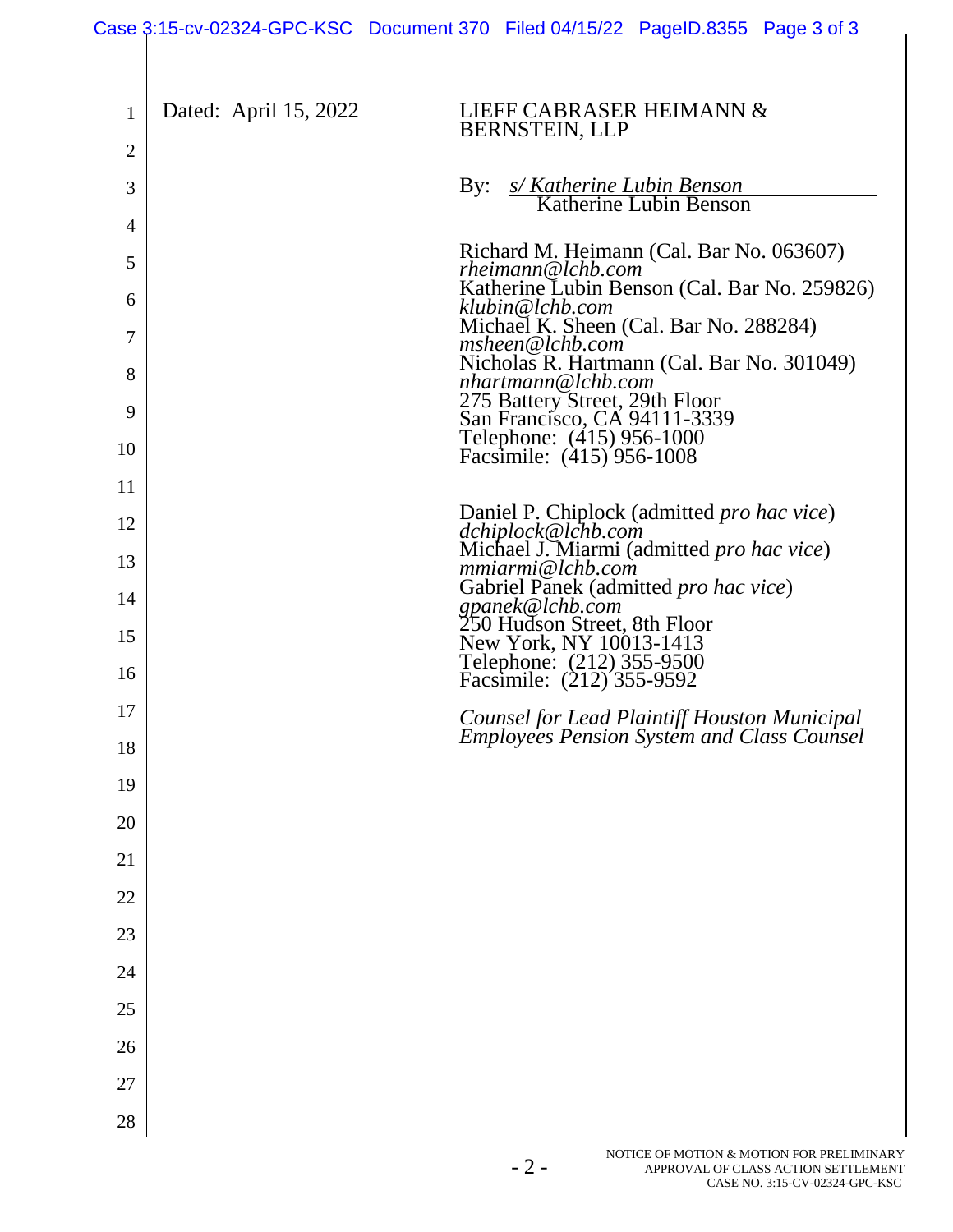| 1              | Richard M. Heimann (Cal. Bar No. 063607)<br>$r$ heimann@lchb.com                                  |                                                                                                                   |  |  |  |  |  |  |
|----------------|---------------------------------------------------------------------------------------------------|-------------------------------------------------------------------------------------------------------------------|--|--|--|--|--|--|
| $\overline{2}$ | Katherine Lubin Benson (Cal. Bar No. 259826)                                                      |                                                                                                                   |  |  |  |  |  |  |
| 3              | kbenson@lchb.com<br>Michael K. Sheen (Cal. Bar No. 288284)                                        |                                                                                                                   |  |  |  |  |  |  |
| 4              | msheen@lchb.com<br>Nicholas R. Hartmann (Cal. Bar No. 301049)                                     |                                                                                                                   |  |  |  |  |  |  |
|                | nhartmann@lchb.com                                                                                |                                                                                                                   |  |  |  |  |  |  |
| 5              | LIEFF CABRASER HEIMANN &<br>BERNSTEIN, LLP                                                        |                                                                                                                   |  |  |  |  |  |  |
| 6              | 275 Battery Street, 29th Floor                                                                    |                                                                                                                   |  |  |  |  |  |  |
| 7              | San Francisco, CA 94111-3339<br>Telephone: (415) 956-1000                                         |                                                                                                                   |  |  |  |  |  |  |
| 8              | Facsimile: (415) 956-1008                                                                         |                                                                                                                   |  |  |  |  |  |  |
|                | Daniel P. Chiplock (admitted pro hac vice)                                                        |                                                                                                                   |  |  |  |  |  |  |
| 9              | dchiplock@lchb.com<br>Michael J. Miarmi (admitted <i>pro hac vice</i> )                           |                                                                                                                   |  |  |  |  |  |  |
| 10             | mmiarmi@lchb.com<br>Gabriel Panek (admitted <i>pro hac vice</i> )                                 |                                                                                                                   |  |  |  |  |  |  |
| 11             | gpanek@lchb.com<br>LIEFF CABRASER HEIMANN &                                                       |                                                                                                                   |  |  |  |  |  |  |
| 12             | <b>BERNSTEIN, LLP</b>                                                                             |                                                                                                                   |  |  |  |  |  |  |
| 13             | 250 Hudson Street, 8th Floor<br>New York, NY 10013-1413                                           |                                                                                                                   |  |  |  |  |  |  |
| 14             | Telephone: (212) 355-9500<br>Facsimile: (212) 355-9592                                            |                                                                                                                   |  |  |  |  |  |  |
|                |                                                                                                   |                                                                                                                   |  |  |  |  |  |  |
| 15<br>16       | Counsel for Lead Plaintiff Houston Municipal<br><b>Employees Pension System and Class Counsel</b> |                                                                                                                   |  |  |  |  |  |  |
| 17             | UNITED STATES DISTRICT COURT                                                                      |                                                                                                                   |  |  |  |  |  |  |
|                |                                                                                                   | SOUTHERN DISTRICT OF CALIFORNIA                                                                                   |  |  |  |  |  |  |
| 18             | IN RE:                                                                                            | Case No. 3:15-cv-02324-GPC-KSC                                                                                    |  |  |  |  |  |  |
| 19             | BofI HOLDING, INC. SECURITIES                                                                     | <b>PLAINTIFF'S MEMORANDUM OF</b>                                                                                  |  |  |  |  |  |  |
| 20             | LITIGATION.                                                                                       | POINTS AND AUTHORITIES IN<br><b>SUPPORT OF MOTION FOR</b>                                                         |  |  |  |  |  |  |
| 21             |                                                                                                   | PRELIMINARY APPROVAL OF                                                                                           |  |  |  |  |  |  |
| 22             |                                                                                                   | <b>CLASS ACTION SETTLEMENT</b>                                                                                    |  |  |  |  |  |  |
| 23             |                                                                                                   | Hon. Gonzalo Paul Curiel<br>Courtroom 2D (2nd Floor–Annex)                                                        |  |  |  |  |  |  |
| 24             |                                                                                                   | Date: June 3, 2022                                                                                                |  |  |  |  |  |  |
| 25             |                                                                                                   | Time: 1:30 p.m.                                                                                                   |  |  |  |  |  |  |
| 26             |                                                                                                   |                                                                                                                   |  |  |  |  |  |  |
| 27             |                                                                                                   |                                                                                                                   |  |  |  |  |  |  |
|                |                                                                                                   |                                                                                                                   |  |  |  |  |  |  |
| 28             |                                                                                                   |                                                                                                                   |  |  |  |  |  |  |
|                |                                                                                                   | MEMORANDUM OF POINTS & AUTHORITIES ISO<br>PLAINTIFF'S MOT. FOR PRELIM. APPROVAL<br>CASE NO. 3:15-CV-02324-GPC-KSC |  |  |  |  |  |  |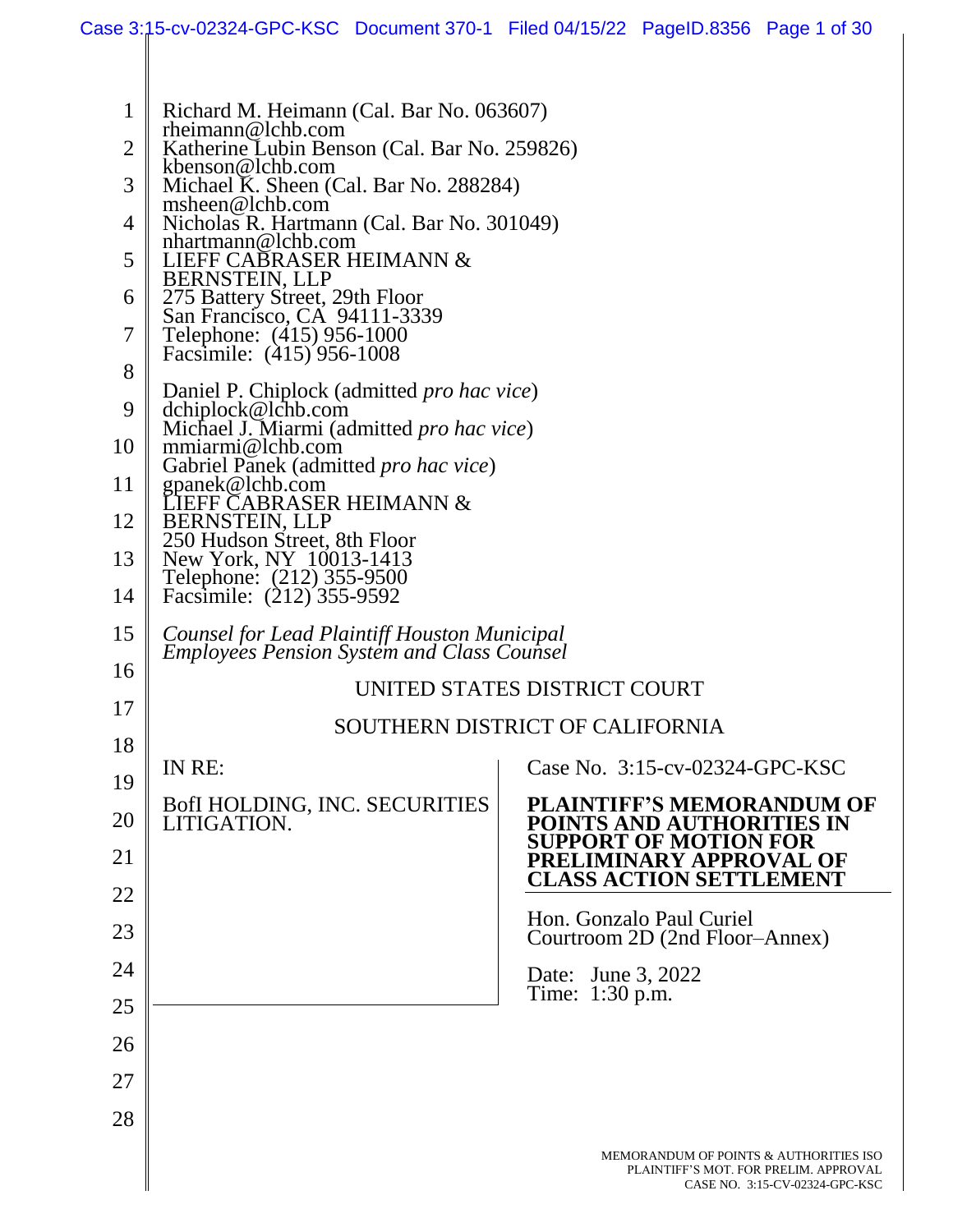|                | Case 3:15-cv-02324-GPC-KSC Document 370-1 Filed 04/15/22 PageID.8357 Page 2 of 30 |  |  |  |  |  |
|----------------|-----------------------------------------------------------------------------------|--|--|--|--|--|
| 1              | <b>TABLE OF CONTENTS</b>                                                          |  |  |  |  |  |
| $\overline{2}$ | <b>Page</b>                                                                       |  |  |  |  |  |
| 3              |                                                                                   |  |  |  |  |  |
| 4              |                                                                                   |  |  |  |  |  |
|                | Ι.                                                                                |  |  |  |  |  |
| 5              | II.                                                                               |  |  |  |  |  |
| 6              | А.<br><b>B.</b>                                                                   |  |  |  |  |  |
| $\overline{7}$ | $\mathbf{C}$ .                                                                    |  |  |  |  |  |
| 8              | D.                                                                                |  |  |  |  |  |
|                | 1.                                                                                |  |  |  |  |  |
| 9              | The Parties Vigorously Litigated Numerous Discovery<br>2.                         |  |  |  |  |  |
| 10             | E.                                                                                |  |  |  |  |  |
| 11             | $F_{\cdot}$                                                                       |  |  |  |  |  |
| 12             | G.                                                                                |  |  |  |  |  |
| 13             |                                                                                   |  |  |  |  |  |
|                | ARGUMENT.                                                                         |  |  |  |  |  |
| 14             | I.                                                                                |  |  |  |  |  |
| 15             | Rule 23(e)(2)(A): Plaintiff and Class Counsel Have More Than<br>A.                |  |  |  |  |  |
| 16             | Rule $23(e)(2)(B)$ : The Settlement Is the Result of Arm's-Length<br><b>B.</b>    |  |  |  |  |  |
| 17             |                                                                                   |  |  |  |  |  |
| 18             | The Settlement Relief Outweighs the Costs, Risks, and<br>1.                       |  |  |  |  |  |
| 19<br>20       | The Settlement Will Effectively Distribute Relief to the<br>2.                    |  |  |  |  |  |
| 21             | Class Counsel Will Seek a Reasonable Award of<br>3.                               |  |  |  |  |  |
|                | 4.                                                                                |  |  |  |  |  |
| 22<br>23       | Rule 23(e)(2)(D): The Proposal Treats Class Members Equitably<br>D.               |  |  |  |  |  |
|                | The Proposed Settlement Distribution Is Equitable.  20<br>1.                      |  |  |  |  |  |
| 24             | 2.                                                                                |  |  |  |  |  |
| 25             | П.<br>III.                                                                        |  |  |  |  |  |
| 26             | Proposed Schedule for Dissemination of Notice and Final Approval<br>IV.           |  |  |  |  |  |
| 27             |                                                                                   |  |  |  |  |  |
|                |                                                                                   |  |  |  |  |  |
| 28             |                                                                                   |  |  |  |  |  |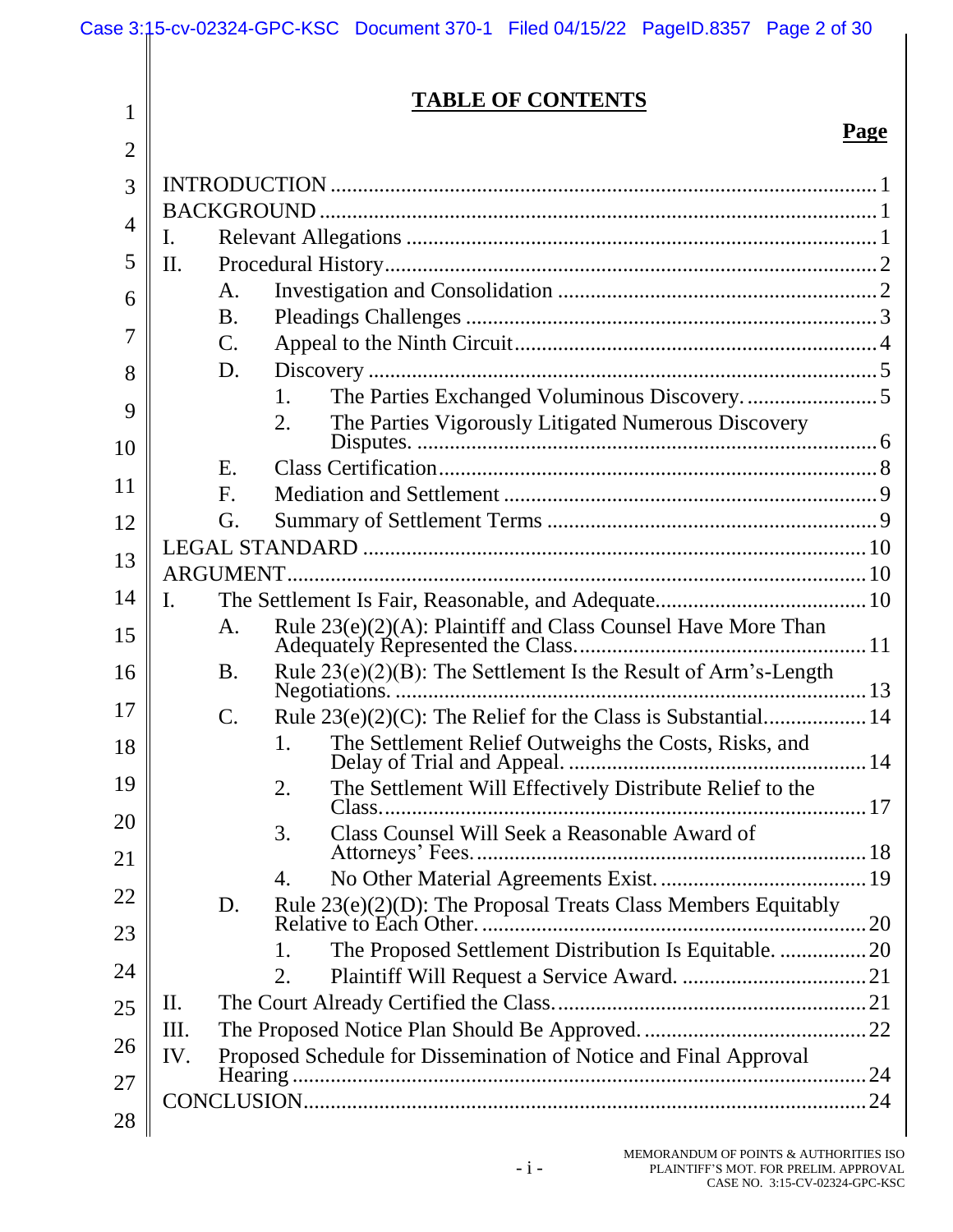1

#### **TABLE OF AUTHORITIES**

#### **Page**

| $\overline{2}$ |                                                        | <u>і аgс</u> |
|----------------|--------------------------------------------------------|--------------|
| 3              | <b>Cases</b>                                           |              |
| 4              | Baker v. SeaWorld Ent., Inc.,                          |              |
| 5<br>6         | Beaver v. Tarsadia Hotels,                             |              |
| $\overline{7}$ | BofI Holding, Inc. v. Houston Mun. Emps. Pension Sys., |              |
| 8              | Brown v. China Integrated Energy Inc.,                 |              |
| 9              | Campbell v. Facebook, Inc.,                            |              |
| 10             | Cheng Jiangchen v. Rentech, Inc.,                      |              |
| 11<br>12       | Christine Asia Co. v. Yun Ma,                          |              |
| 13             | Comcast Corp. v. Behrend,                              |              |
| 14             | Erhart v. BofI Holding, Inc.,                          |              |
| 15             | Fleming v. Impax Lab'ys Inc.,                          |              |
| 16<br>17       | Four in One Co. v. S.K. Foods, L.P.,                   |              |
| 18             |                                                        |              |
| 19             | Hanlon v. Chrysler Corp.,                              |              |
| 20<br>21       | Hawkins v. Kroger Co.,                                 |              |
| 22             | <i>Hefler v. Wells Fargo &amp; Co.,</i>                |              |
| 23             | Hilsley v. Ocean Spray Cranberries, Inc.,              |              |
| 24             | Hudson v. Libre Tech. Inc.,                            |              |
| 25             | In re Bluetooth Headset Prods. Liab. Litig.,           |              |
| 26<br>27       | In re BofI Holding, Inc. Sec. Litig.,                  |              |
| 28             |                                                        |              |
|                |                                                        |              |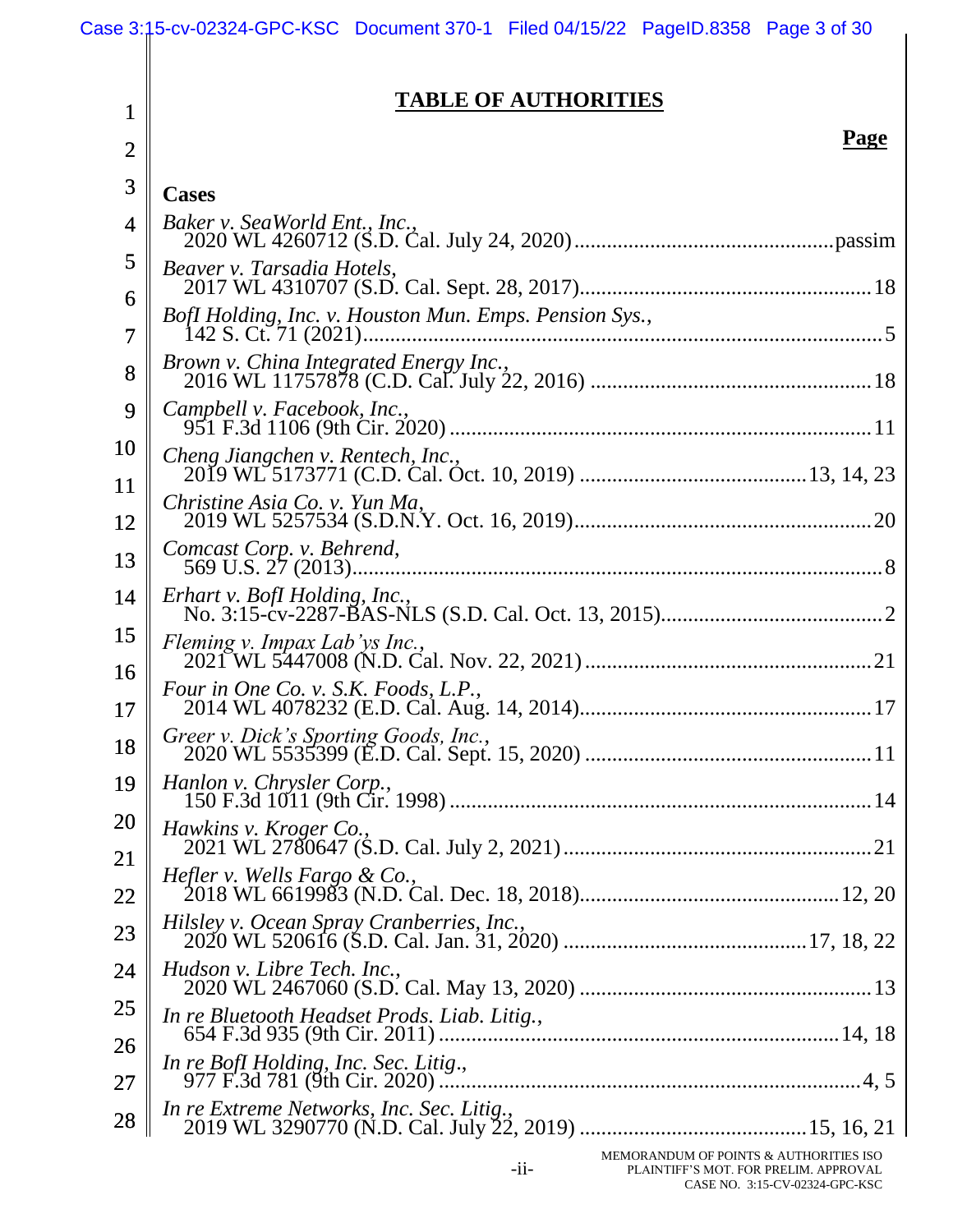|                | Case 3:15-cv-02324-GPC-KSC Document 370-1 Filed 04/15/22 PageID.8359 Page 4 of 30 |
|----------------|-----------------------------------------------------------------------------------|
| 1              | <b>TABLE OF AUTHORITIES</b>                                                       |
| $\overline{2}$ | (continued)<br>Page                                                               |
| 3              |                                                                                   |
| $\overline{4}$ | In re Health Ins. Innovations Sec. Litig.,                                        |
| 5              | In re Health Ins. Innovations Sec. Litig.,                                        |
| 6              | In re HealthSouth Corp. Sec. Litig.,                                              |
| 7              | In re Hyundai & Kia Fuel Econ. Litig.,                                            |
| 8              | In re Illumina, Inc. Sec. Litig.,                                                 |
| 9              |                                                                                   |
| 10<br>11       | In re Online DVD-Rental Antitrust Litig.,                                         |
| 12             | In re Pac. Enters. Sec. Litig.,                                                   |
| 13             | In re Volkswagen "Clean Diesel" Mktg., Sales Practices & Prods. Liab.<br>Litig.,  |
| 14             |                                                                                   |
| 15             | In re Wells Fargo & Co. S'holder Derivative Litig.,                               |
| 16             | In re Wells Fargo & Co. S'holder Derivative Litig.,                               |
| 17             | In re Zynga Inc. Sec. Litig.,                                                     |
| 18             |                                                                                   |
| 19<br>20       | Loomis v. Slendertone Distrib., Inc.,                                             |
| 21             | McPhail v. First Command Fin. Planning, Inc.,                                     |
| 22             | <i><b>ODonnell v. Harris County,</b></i>                                          |
| 23             | Rihn v. Acadia Pharms. Inc.,                                                      |
| 24             | <i>Rodriguez v. W. Pub. Corp.,</i>                                                |
| 25             |                                                                                   |
| 26             | Soto v. Diakon Logistics (Del.), Inc.,                                            |
| 27             | Valenzuela v. Walt Disney Parks & Resorts U.S., Inc.,                             |
| 28             | Vataj v. Johnson.                                                                 |
|                |                                                                                   |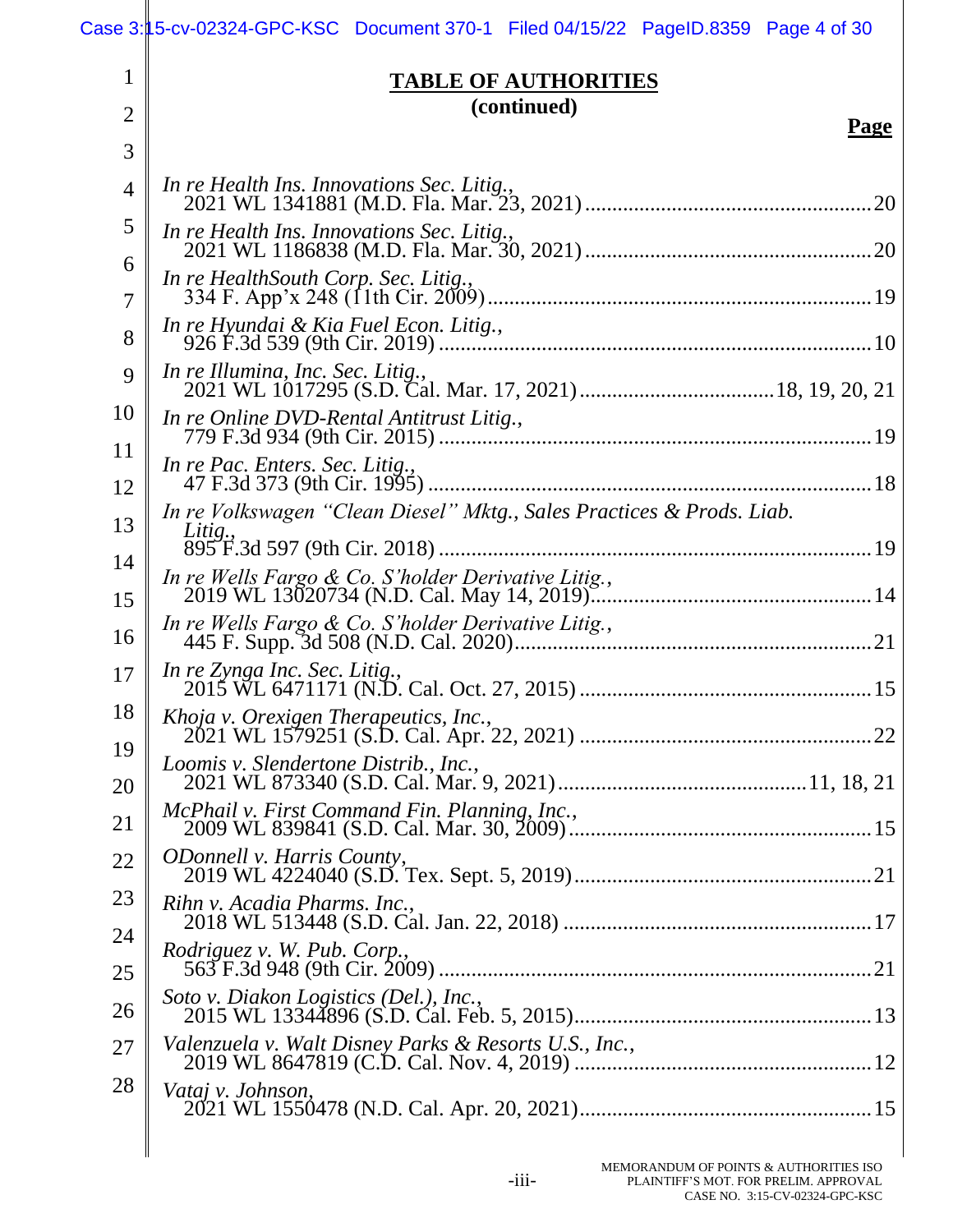# Case 3:15-cv-02324-GPC-KSC Document 370-1 Filed 04/15/22 PageID.8360 Page 5 of 30

| 1              | <b>TABLE OF AUTHORITIES</b>                                        |
|----------------|--------------------------------------------------------------------|
| $\overline{2}$ | (continued)                                                        |
| 3              | <b>Page</b>                                                        |
| 4              | <b>Statutes</b>                                                    |
| 5              |                                                                    |
| 6              | <b>Rules</b>                                                       |
| $\tau$         |                                                                    |
| 8              |                                                                    |
| 9              |                                                                    |
| 10             | <b>Other Authorities</b>                                           |
| 11             |                                                                    |
| 12             | William B. Rubenstein, Newberg on Class Actions (5th ed. Dec. 2021 |
| 13             |                                                                    |
| 14             |                                                                    |
| 15             |                                                                    |
| 16             |                                                                    |
| 17             |                                                                    |
| 18             |                                                                    |
| 19             |                                                                    |
| 20             |                                                                    |
| 21             |                                                                    |
| $22\,$         |                                                                    |
| 23             |                                                                    |
| 24             |                                                                    |
| 25             |                                                                    |
| 26             |                                                                    |
| $27\,$         |                                                                    |
|                |                                                                    |
| 28             |                                                                    |
|                |                                                                    |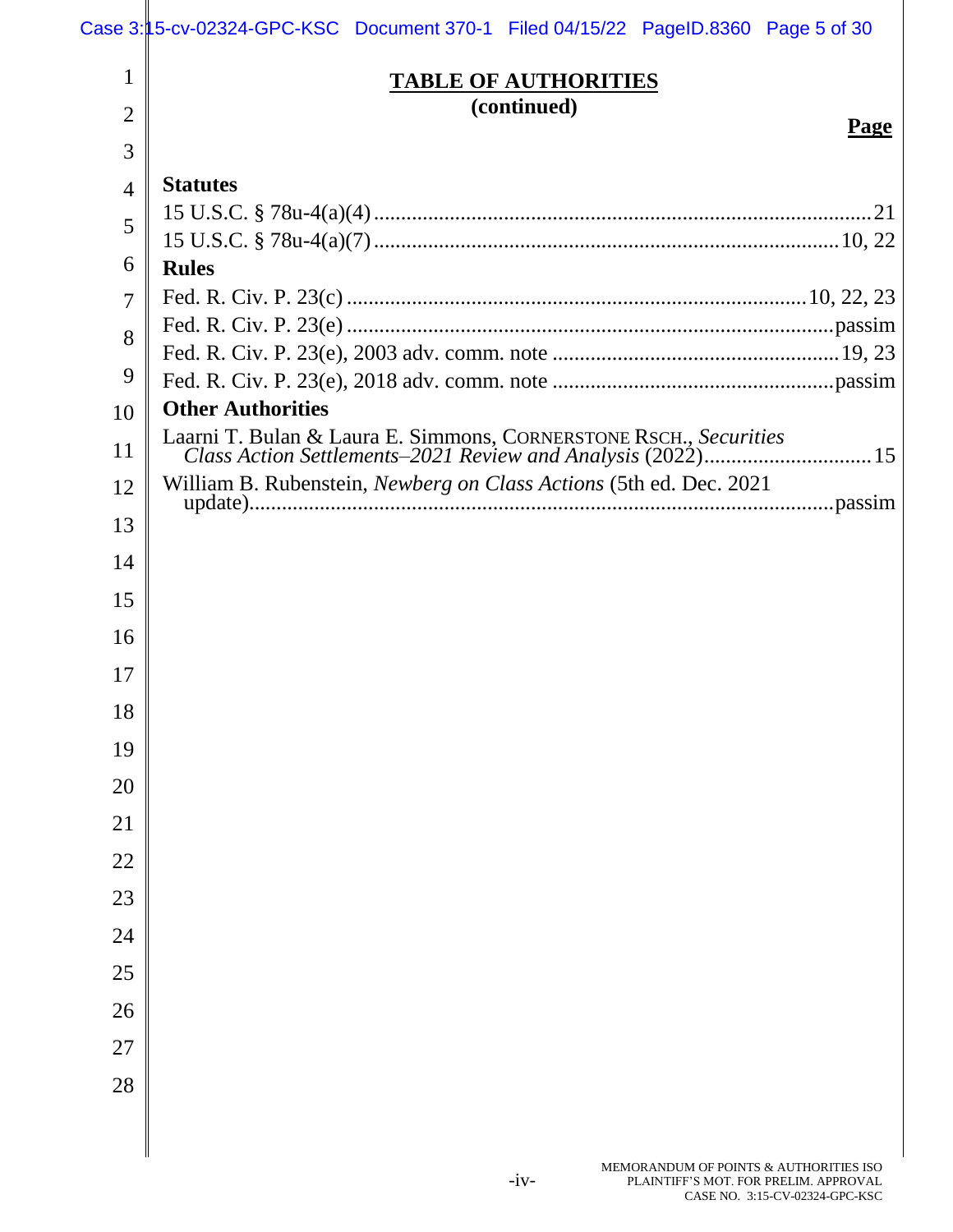**INTRODUCTION**

2 3 4 5 6 8 9 After over six years of vigorously contested litigation, Court-appointed Lead Plaintiff and Class Representative Houston Municipal Employees Pension System ("Plaintiff" or "HMEPS") and Defendants BofI Holding, Inc. ("BofI" or the "Bank"), Gregory Garrabrants, James Argalas, Paul J. Grinberg, Andrew J. Micheletti, and Nicholas A. Mosich have reached a settlement to resolve this securities class action. Under the proposed Settlement,<sup>1</sup> BofI's insurers will, on behalf of Defendants, create a \$14.1 million cash fund to compensate Class members and in return, release Plaintiff and the Class's claims against Defendants.

10 11 12 13 14 15 16 17 18 19 20 21 22 23 The Settlement is fair, reasonable, and adequate. Plaintiff and Class Counsel vigorously prosecuted this action on behalf of the Class and developed a deep understanding of the strengths and weaknesses of the action. Plaintiff's claims survived three challenges to the pleadings and were upheld on appeal to the Ninth Circuit; Plaintiff (over Defendants' opposition) successfully certified a Rule 23(b)(3) class; and the parties engaged in over a year of intensive fact discovery covering several areas of BofI's business. Notwithstanding its confidence in the merits of its claims, Plaintiff recognizes the challenge of proving its claims at trial. The Settlement—which is the product of extensive, arm's length negotiations overseen by experienced mediator Hon. Daniel Weinstein (Ret.)—ensures substantial and meaningful relief for Class Members. Accordingly, Plaintiff respectfully asks the Court to find that the Settlement satisfies Rule 23(e)'s standard for preliminary approval, approve notice to the Class, and set a schedule for final approval.

24

1

7

## **BACKGROUND**

25 26 **I. Relevant Allegations**

As detailed in its Third Amended Complaint ("TAC") (ECF No. 136),

<sup>27</sup> 28  $\overline{a}$ <sup>1</sup> Unless otherwise indicated, capitalized terms herein have the same meanings as defined in the Stipulation and Agreement of Settlement ("Settlement"), filed concurrently herewith.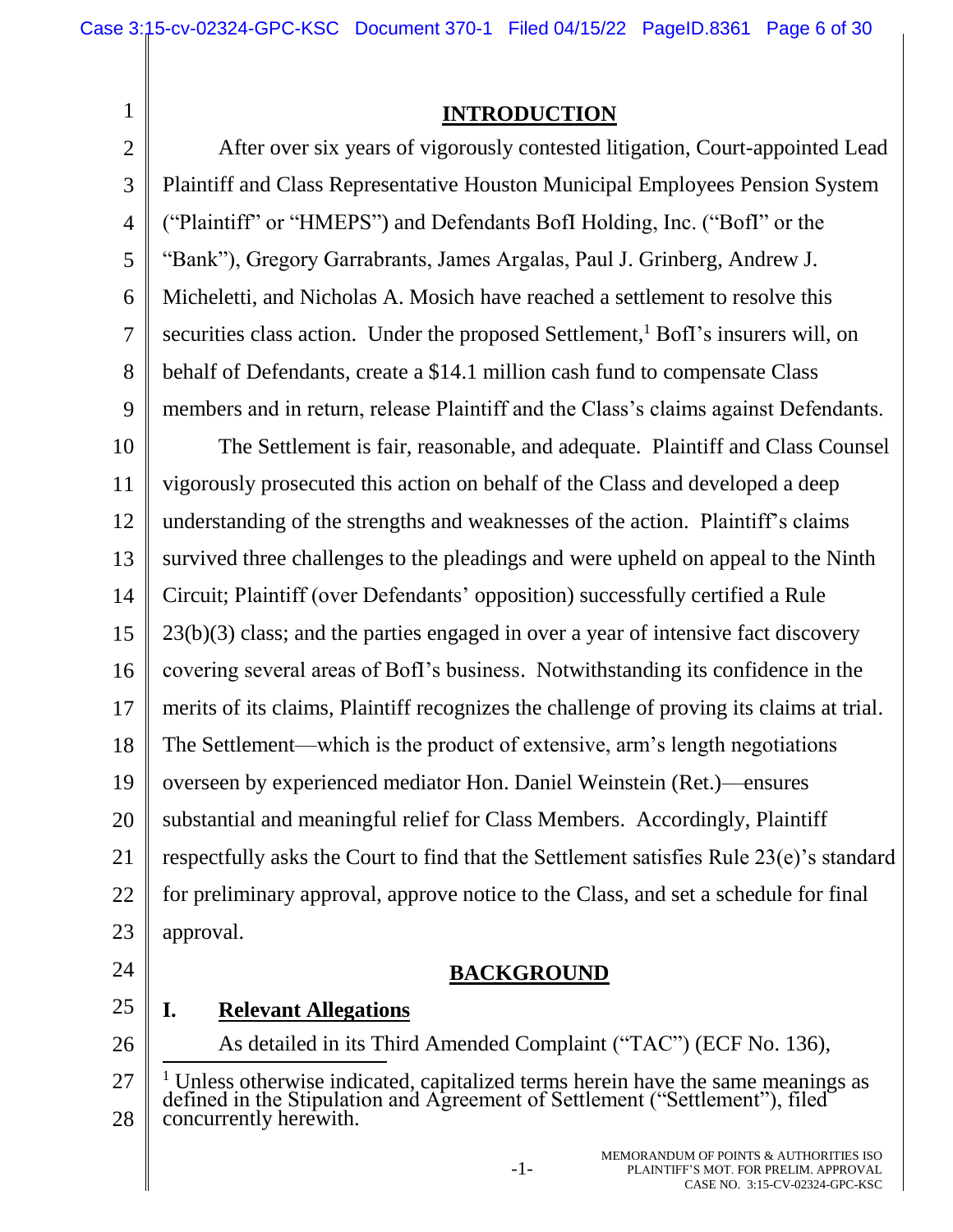1 2 3 4 5 6 7 8 9 10 11 12 Plaintiff alleges BofI and certain of its officers and directors falsely and misleadingly presented the Bank as a prudent lending institution with adequate internal controls and compliance infrastructure to oversee its risks. Specifically, during the Class Period (September 4, 2013 through October 13, 2015), Defendants promoted the Bank's underwriting criteria as "conservative" and "disciplined." TAC ¶ 152. Defendants also touted the Bank's "culture of . . . strong risk management" and "significant investments" in compliance infrastructure. *Id.* 151. Plaintiff alleges that in reality, BofI routinely "flout[ed] its own underwriting guidelines and originat[ed] risky loans in order to pad the Bank's loan origination volume" (*id.* ¶ 12), and that senior managers at the Bank also "failed to implement and enforce adequate internal controls . . . and systematically disregarded whatever internal controls were ostensibly in place." *Id.* ¶ 56.

13 14 15 16 17 18 19 20 Plaintiff alleges that the falsity of Defendants' representations were revealed to the market on October 13, 2015, when former BofI auditor Charles Matthew Erhart filed a federal whistleblower complaint which was reported in the press, including by the *New York Times. Id.* ¶¶ 10, 124–25; *see Erhart v. BofI Holding, Inc.*, No. 3:15-cv-2287-BAS-NLS (S.D. Cal. Oct. 13, 2015), ECF No. 1 (the "Erhart Complaint"). The price of BofI stock immediately declined \$10.72 per share, or 30.2%, from a closing price of \$35.50 on October 13, 2015, to close at \$24.78 on October 14, 2015, on extremely high trading volume. TAC [126.

- 21
	-
- 22

## **II. Procedural History A. Investigation and Consolidation**

23 24 25 26 27 28 Following the filing of the Erhart Complaint, several investors commenced proposed class actions. *See* ECF No. 1. This Court consolidated the actions and appointed HMEPS as lead plaintiff and Lieff Cabraser Heimann & Bernstein, LLP ("Lieff Cabraser" or "Class Counsel") as lead counsel. ECF No. 23. Plaintiff and Lieff Cabraser extensively investigated the nature of the claims in this action, including by speaking with numerous former Bank employees who served as

-2-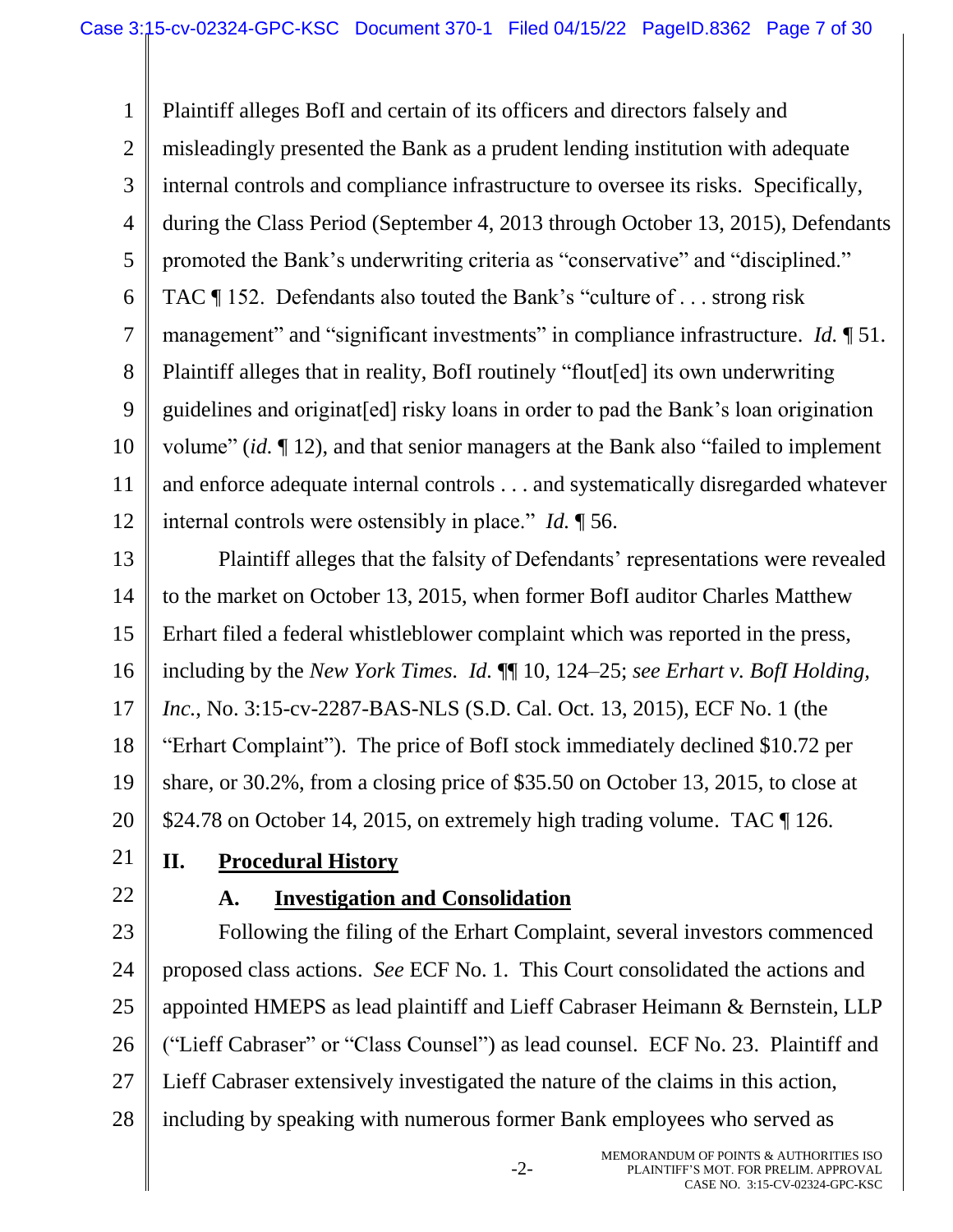1 2 confidential witnesses ("CWs") in the complaints. On April 11, 2016, Plaintiff filed its consolidated amended complaint ("CAC"). ECF No. 26.

3

4

5

## **B. Pleadings Challenges**

Over the next two years, the parties engaged in four separate rounds of highly contested pleadings motions.

6 7 8 9 10 11 12 13 14 15 16 17 18 19 20 On May 11, 2016, Defendants moved to dismiss the CAC, as to all claims, for failure to sufficiently allege falsity and scienter. ECF No. 37. In a September 27, 2016 decision, this Court held Plaintiff had sufficiently pleaded Section 10(b) claims against Garrabrants and thus against BofI, as well as a Section 20(a) claim against Garrabrants as a "controlling person" of the Bank. ECF No. 64. Notably, the Court explained that "[i]n their more than 140-page complaint, Plaintiffs point to copious facts as evidence that BofI statements, and their omissions, were false and misleading when made" (*id.* at 4), and that the CAC "stated with tremendous care" why those statements were false and misleading (*id.* at 15). In addition, the Court identified "a number of facts from which the Court can infer that CEO Gregory Garrabrants knew that BofI was deviating from its stated lending practices and failing to maintain adequate internal and audit controls." *Id.* at 23–25. Accordingly, the Court upheld Plaintiff's claims as to BofI and Garrabrants but dismissed (with leave to amend) the claims against the other individual defendants. *Id.* at 31–32.

21 22 23 24 25 26 27 28 On November 25, 2016, Plaintiff filed a Second Amended Complaint ("SAC"), primarily to make clear that Section 20(a) claims could lie against Defendants Micheletti, Grinberg, Mosich, and Argalas. ECF No. 79. On December 23, 2016, Defendants moved to dismiss the SAC, again as to all claims, for failure to plead falsity and scienter. ECF No. 88. This Court denied in part and granted in part Defendants' motion on May 23, 2017. ECF No. 113. Notably, the Court identified several examples of alleged misstatements regarding "BofI's loan underwriting practices" and "its internal controls and compliance infrastructure"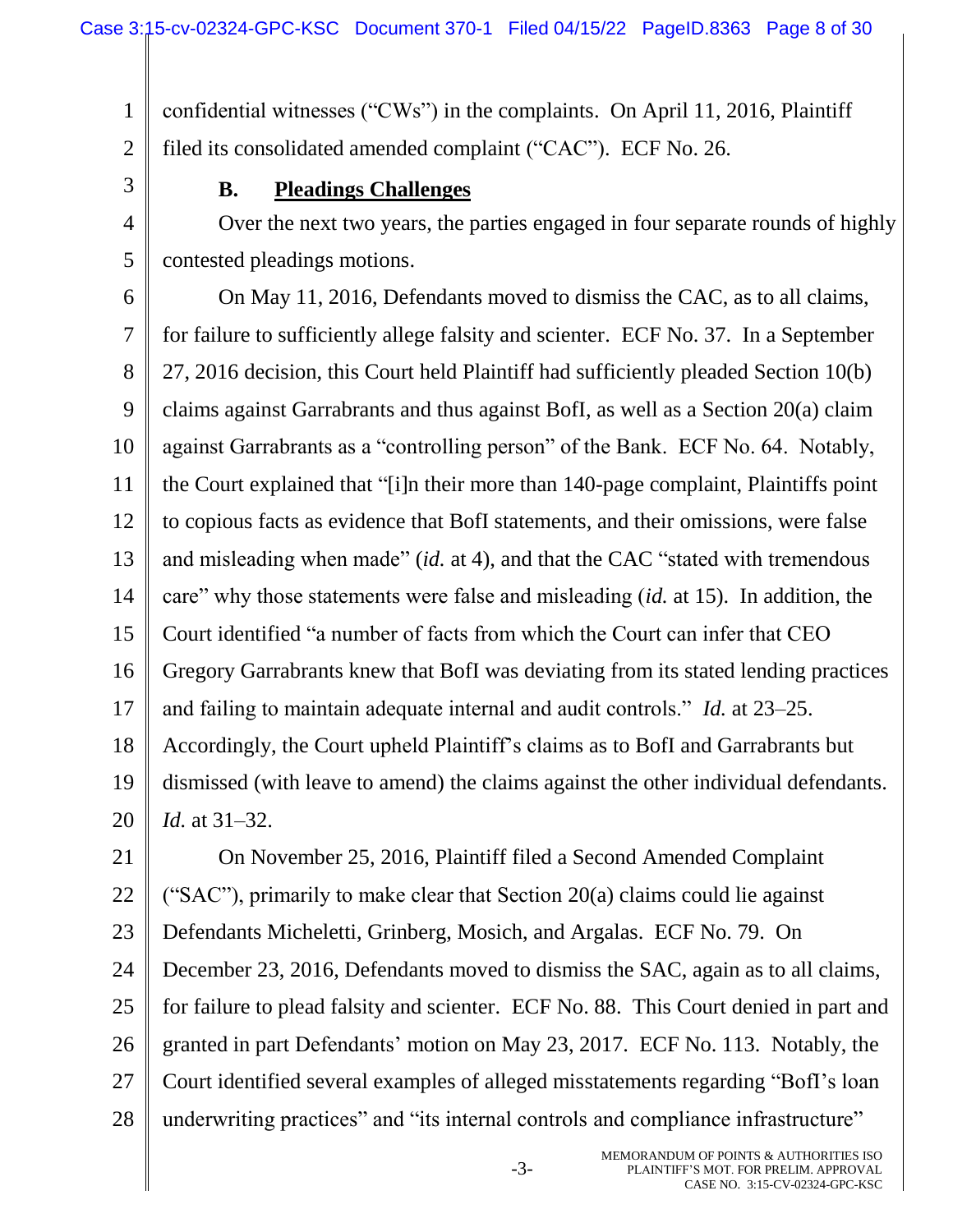1 2 3 4 5 6 7 8 9 10 11 12 (*id.* at 9, 12–24), but it concluded alleged misstatements relating to other topics were not actionable (*id.* at 28–38). It also upheld Plaintiff's Section 20(a) claims against Defendants Micheletti, Grinberg, Mosich, and Argalas. *Id.* at 38–59. After answering the SAC (ECF No. 116) on June 20, 2017, Defendants moved for judgment on the pleadings under Rule 12(c), on September 29, 2017, arguing that Plaintiff failed to sufficiently allege loss causation. ECF No. 123. On December 1, 2017, this Court granted the motion and dismissed Plaintiff's claims with leave to amend, holding that neither the Erhart Complaint nor a series of articles published on the financial research and analysis website *Seeking Alpha* could constitute corrective disclosures for alleged misstatements regarding BofI's internal controls, compliance infrastructure, and loan underwriting standards. ECF No. 134 at 8–21.

13 14 15 16 17 18 19 20 Following the Court's dismissal, Plaintiff filed its TAC on December 22, 2017, which alleged misrepresentations relating to (1) BofI's internal controls, compliance infrastructure, and risk management; (2) the Bank's loan underwriting standards and loan credit quality; and (3) government and regulatory investigations. ECF No. 136. On January 19, 2018, Defendants moved to dismiss yet again, reasserting their challenge on loss causation grounds. In a March 21, 2018 order, the Court granted Defendants' motion and dismissed the action with prejudice and entered judgment. ECF Nos. 156 & 157.

21

## **C. Appeal to the Ninth Circuit**

22 23 24 25 26 27 28 Plaintiff appealed. ECF No. 158. Over the ensuing eight months, the parties briefed the appeal, and a panel of the Ninth Circuit heard oral argument on January 7, 2020. On October 8, 2020, the Ninth Circuit issued its opinion, reversing and remanding in part. *In re BofI Holding, Inc. Sec. Litig*., 977 F.3d 781 (9th Cir. 2020). Importantly, the appellate court held Plaintiff had "adequately pleaded a viable claim under § 10(b) and Rule 10b-5 for the two categories of misstatements the district court found actionable, with the Erhart lawsuit serving as a potential

-4-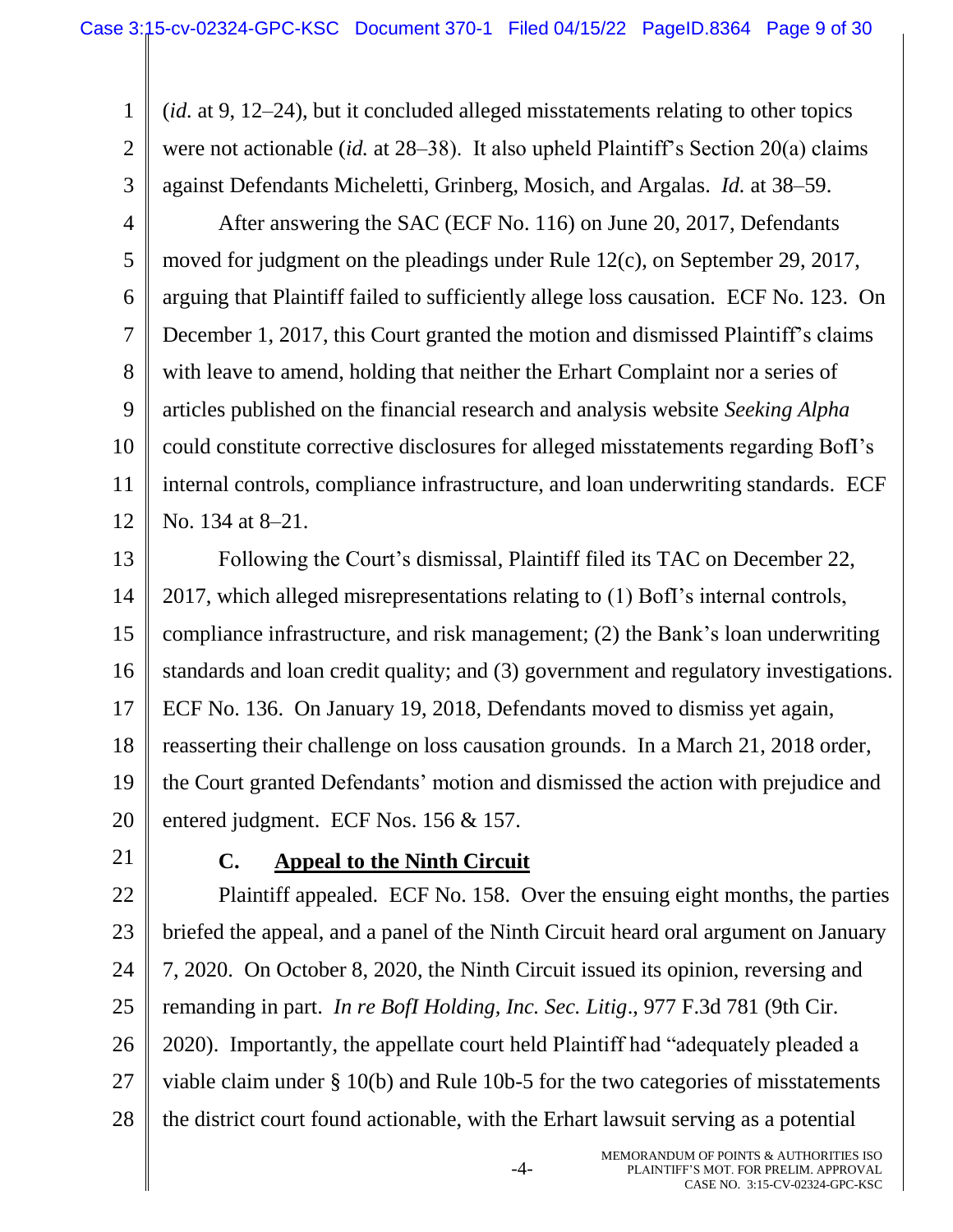1 2 3 4 5 6 corrective disclosure." *Id.* at 798. According to the Ninth Circuit, the Erhart Complaint "disclosed facts that, if true, rendered false BofI's prior statements about its underwriting standards, internal controls, and compliance infrastructure." *Id.* at 793. The Ninth Circuit separately affirmed this Court's conclusions that the *Seeking Alpha* articles did not constitute corrective disclosures, and that Plaintiff failed to allege the falsity of alleged misstatements concerning government and regulatory investigations. *Id.* at 794–98.

8 9 10 11 12 13 Defendants sought a petition for rehearing and rehearing en banc, which was denied. *In re BofI Holding, Inc. Sec. Litig*., No. 18-55415 (9th Cir. Nov. 16, 2020), ECF No. 43. Defendants then petitioned for writ of certiorari to the U.S. Supreme Court on March 26, 2021, which Plaintiff opposed on June 25, 2021. The Supreme Court denied that petition on October 4, 2021. *BofI Holding, Inc. v. Houston Mun. Emps. Pension Sys.*, 142 S. Ct. 71 (2021).

14

7

## **D. Discovery**

15 16 17 18 On remand, in December 2020, this Court directed the parties to immediately begin discovery. *See generally* ECF No. 170 (appeal mandate hearing transcript). Over the course of the next fourteen months, the parties exchanged voluminous discovery and vigorously litigated a substantial number of issues.

19

## **1. The Parties Exchanged Voluminous Discovery.**

20 21 22 23 24 25 26 27 28 The parties exchanged a substantial amount of written discovery. *First*, Plaintiff served its first set of requests for production of documents on December 23, 2020, which contained forty-seven individual document requests. Decl. of Katherine Lubin Benson ("Benson Decl.") ¶ 9. Thereafter, Plaintiff served seven subsequent sets of requests for production, five sets of interrogatories, and one set of requests for admission. *Id.* In total, Plaintiff propounded 106 document requests, 21 interrogatories, and 2 requests for admission. In response to Plaintiff's discovery requests, Defendants produced (and Plaintiff reviewed and analyzed) 89,041 documents totaling 633,885 pages. *Id.* ¶¶ 9–10. *Second*, Defendants served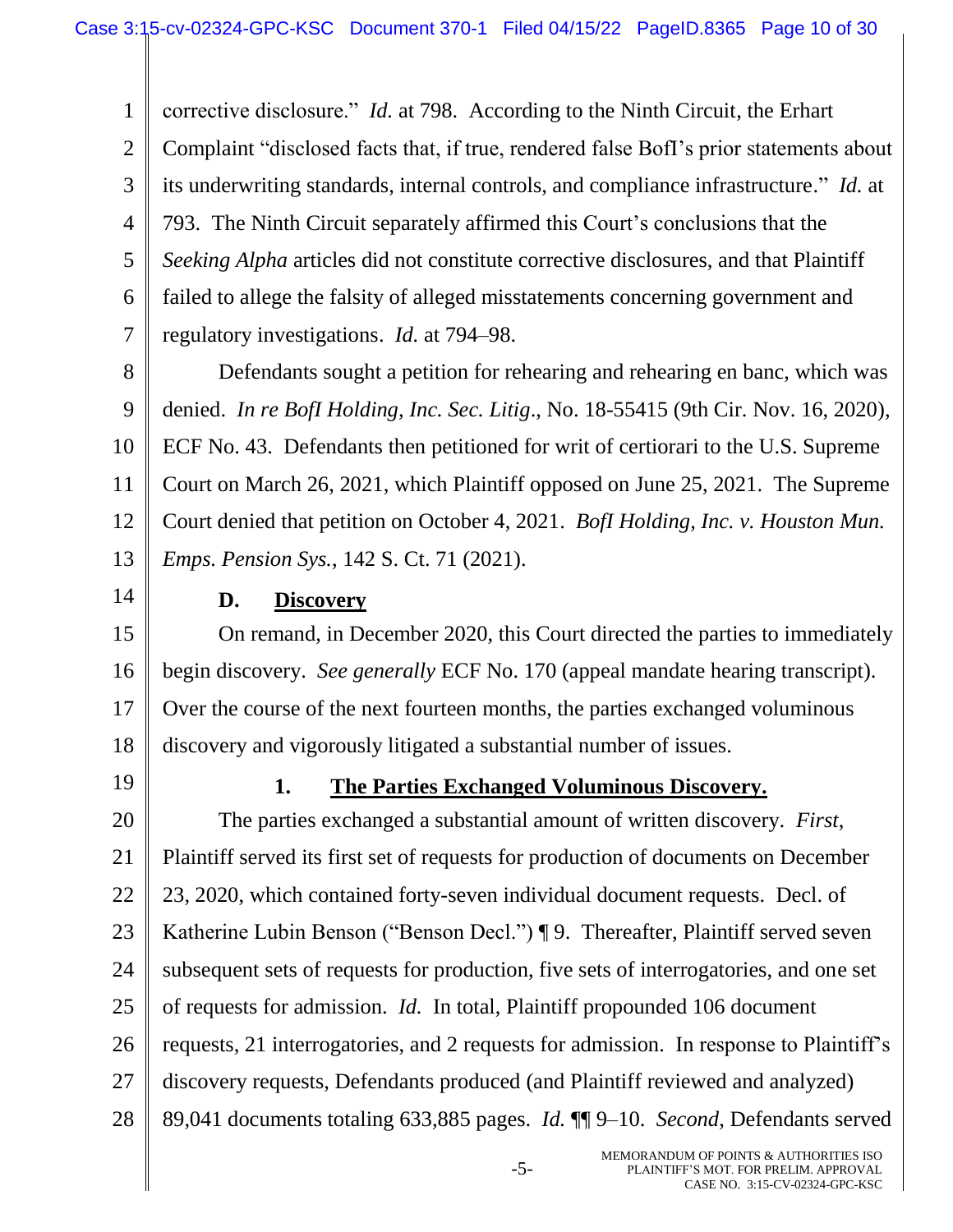1 2 3 4 5 a total of 145 document requests, 24 interrogatories, and one request for admission, to which Plaintiff responded. *Id.* ¶ 12. In total, Plaintiff produced 47 documents totaling 892 pages. *Id.* ¶ 13. *Lastly*, Plaintiff issued document subpoenas on six third-party entities referenced in the TAC, including two outside auditors. These entities collectively produced 2,037 documents totaling 23,043 pages. *Id.* ¶ 14.

6 7 8 9 10 11 12 13 14 15 16 17 The parties' extensive document discovery efforts were supplemented by deposition testimony from several key witnesses. Plaintiff deposed three witnesses, and Defendants deposed six witnesses. Key deponents included: Gregory Brunt, Chief Investment Officer at HMEPS; Rhonda Smith, former Executive Director at HMEPS; Peter Neumeier, an investment manager for HMEPS; Jan Durrans, EVP and Chief of Staff and Chief Performance Officer at BofI; and Ron Pitters, Chief Information Officer at BofI. *Id.* ¶ 16. Further, at the time they reached a settlement in principle of the claims in this action, the parties had scheduled twenty-one additional depositions which were set to occur between March 2, 2022 and April 15, 2022. *Id.* Having prepared over the course of several months, Class Counsel planned to depose key witnesses in the case, including the five individual Defendants and other current and former senior executives at BofI.

- 18
- 19

20

21

22

23

24

25

26

27

28

#### **2. The Parties Vigorously Litigated Numerous Discovery Disputes.**

Throughout the discovery process, the parties regularly met and conferred regarding discovery issues and, when appropriate, brought disputes to the Court for judicial determination. In total, the parties sought the Court's assistance in resolving at least seventy-seven discrete discovery disputes. *Id.* ¶¶ 17–18.

For example, at the outset of discovery and following remand of the case from the Ninth Circuit, the parties reached impasse as to a number of issues concerning the proper scope of discovery. On February 22, 2021, the parties identified and brought to the Court's attention four threshold disputes for judicial determination: (i) the relevant time period for discovery; (ii) whether Defendants

-6-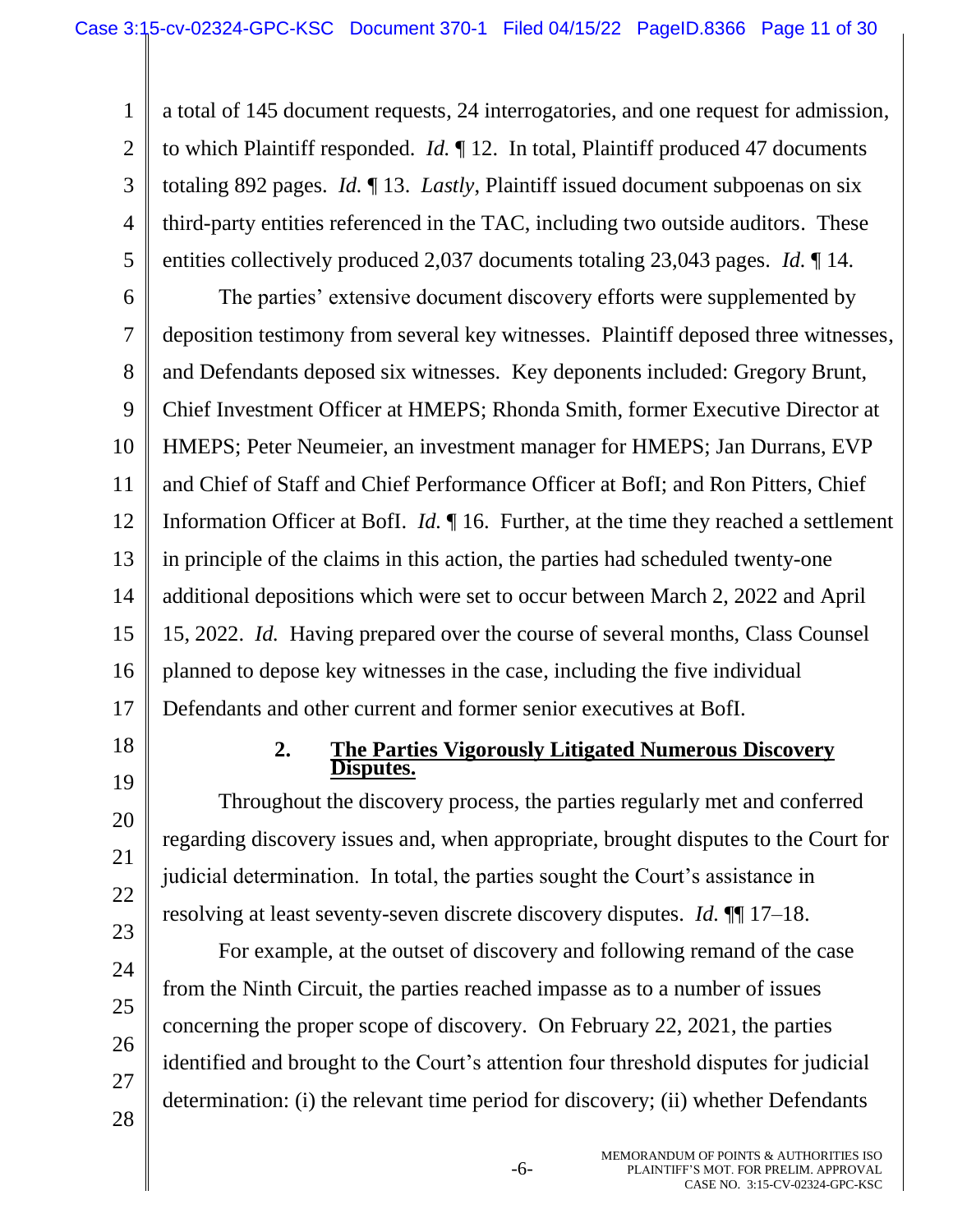1 2 3 4 5 6 7 8 9 10 11 12 must produce discovery from the Erhart Action; (iii) whether Defendants must produce information relating to underwriting standards and credit quality; and (iv) whether Defendants must produce documents all of the internal control, compliance infrastructure, and risk management deficiencies alleged in the TAC. On February 26, 2021, Judge Crawford issued an order regarding these threshold disputes, adopting Plaintiff's relevant time period for document discovery and concluding Plaintiff was entitled to discovery regarding (1) internal controls, compliance infrastructure, and risk management deficiencies, and (2) underwriting standards and credit quality, "irrespective of whether specific instances of wrongdoing are alleged in both the *Erhart* complaint and the TAC." ECF No. 182 at 3–4. Defendants objected and in May 2021, this Court affirmed Judge Crawford's rulings. ECF No. 196.

13 14 15 16 17 18 19 20 21 22 23 24 25 26 27 28 In the ensuing year, the parties presented dozens of disputes for judicial determination after spending countless hours meeting and conferring to narrow the scope of their disputes, conferring with Judge Crawford's law clerk regarding these disputes, and appearing before Judge Crawford for oral argument. The parties' disputes covered nearly every facet of discovery. In addition to the threshold issues discussed above, the parties raised several other disputes that affected discovery as a whole, including the appropriate number and identity of document custodians, search terms, and assertions of the attorney-client privilege, work product doctrine, and the bank examination privilege. *See* Benson Decl. ¶ 21. Plaintiff raised many specific issues including, among other things, requests to compel documents and information relating to: (i) loans issued by the Bank during the relevant period; (ii) BofI's policies and practices concerning internal controls, underwriting, and human resources; (iii) personnel files for key witnesses; and (iv) deposition testimony from the Erhart Action and related actions. *See id.* ¶ 22. In addition, on at least two occasions, the parties raised disputes arising from Plaintiff's deposition subpoenas to third-party witnesses. *See id.* ¶ 23.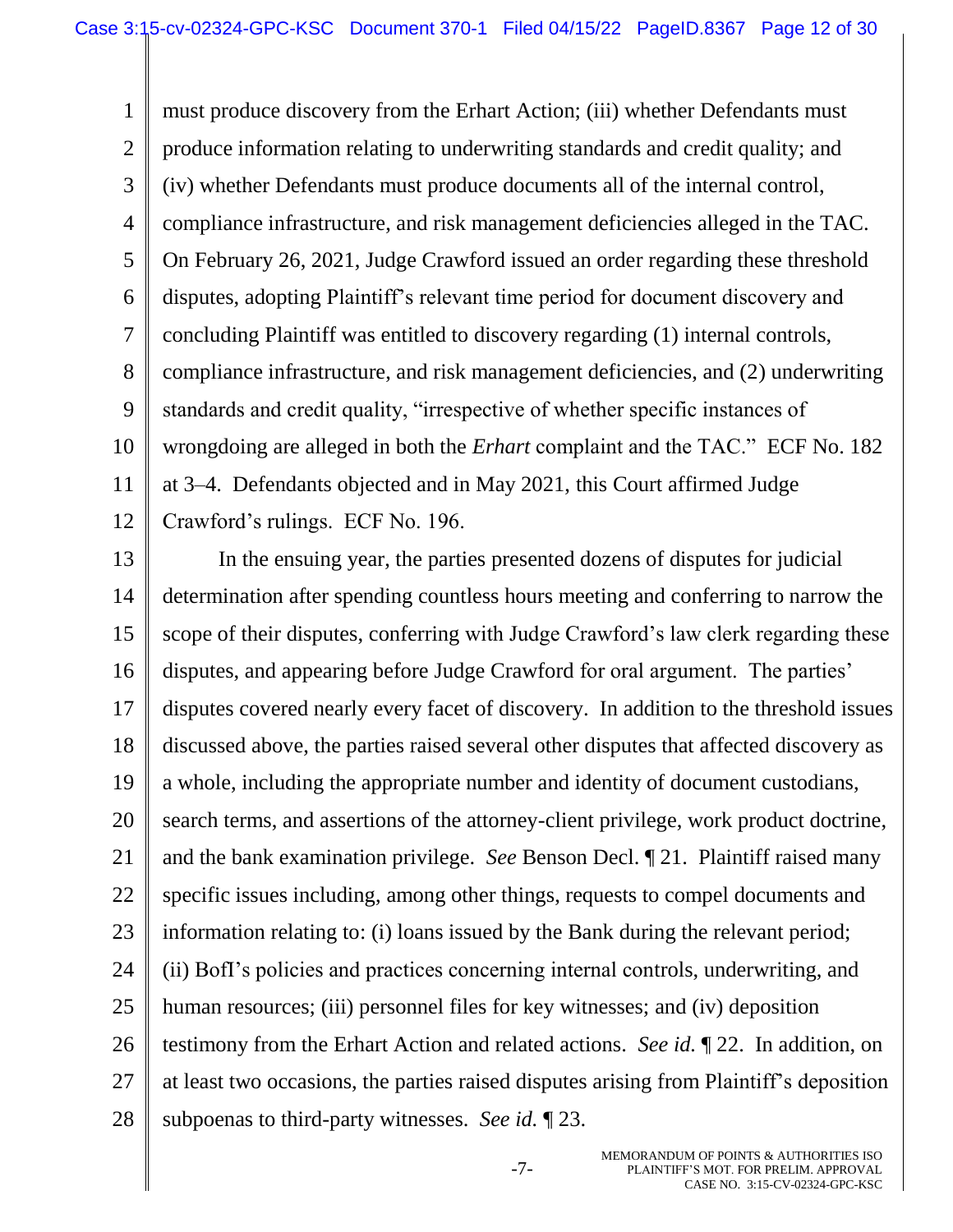1 2 3 4 On multiple occasions, the parties sought further relief from this Court by objecting to Judge Crawford's discovery rulings. *See id.* ¶ 24. Three such objections were pending before this Court at the time when the parties reached a settlement in principle. *See* ECF Nos. 343, 344, 354.

5

6 7 8 9 10 Lastly, in addition to presenting discovery disputes for judicial resolution, the parties spent considerable time meeting with Judge Crawford to ensure discovery proceeded in an organized and timely manner—including by appearing at nine regularly scheduled telephonic discovery status conferences with Judge Crawford during the second half of 2021. *See* ECF No. 230 at 4–5. In advance of these conferences, the parties' counsel coordinated to prepare biweekly joint status reports. *See id.* at 5.

12

11

### **E. Class Certification**

13 14 15 16 17 18 19 20 21 22 23 24 25 Plaintiff moved to certify a class of investors on May 28, 2021. ECF No. 208. Defendants opposed, asserting that the predominance element was not satisfied because Plaintiff had not met the requirements of *Comcast Corp. v. Behrend*, 569 U.S. 27 (2013). ECF No. 211. Plaintiff replied on July 23, 2021. ECF No. 226. The parties exchanged expert reports in connection with the class certification motion, and Defendants deposed Plaintiff's expert. After a hearing (ECF No. 245), the Court granted Plaintiff's motion and certified a Class consisting of all persons and entities that, during the period from September 4, 2013 through October 13, 2015, inclusive, purchased or otherwise acquired shares of the publicly traded common stock of BofI, as well as purchasers of BofI call options and sellers of BofI put options, and were damaged thereby. ECF No. 247. The Court also appointed HMEPS as Class Representative, and Lieff Cabraser as Class Counsel. *Id.*

26 27 28 The Court approved Plaintiff's proposed notice plan and directed notice to the Class on December 21, 2021. ECF No. 324. The notice period concluded on March 21, 2022. ECF No. 368 (Decl. of Luiggy Segura)  $\P$  17–18. In total, nine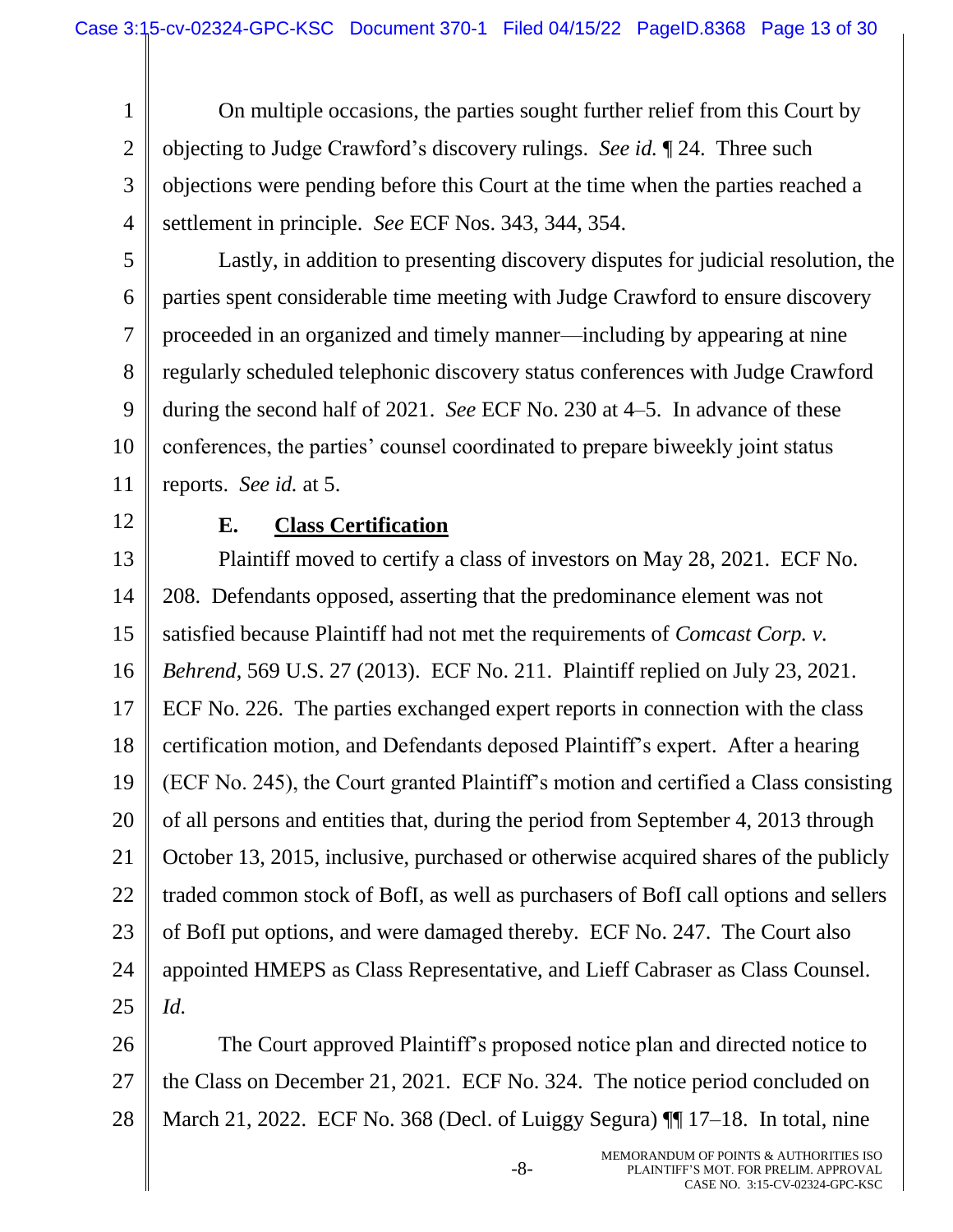1 2 requests for exclusion were received, only one of which constitutes a timely valid request. *Id.* ¶ 18.

3

## **F. Mediation and Settlement**

4 5 6 7 8 9 10 11 12 13 14 15 16 17 The case schedule provided for a fact discovery cut-off of April 15, 2022. With discovery ongoing, the parties retained the Honorable Daniel Weinstein (Ret.) of JAMS to explore the possibility of a settlement. The parties held a mediation session by Zoom with Judge Weinstein on January 13, 2022, which was attended by representatives from HMEPS, Defendants, and their insurers, in addition to counsel for all parties. Following the mediation session, the parties continued to communicate through Judge Weinstein about a potential resolution of the action. On February 23, 2022, the parties reached an agreement in principle to settle all claims in the matter. The parties notified the Court of the settlement that evening. ECF No. 365.<sup>2</sup> Thereafter and in furtherance of that agreement in principle, the parties negotiated and signed a Term Sheet reflecting the material terms of the agreement, which was executed on February 28, 2022, and then modified by written agreement on March 7, 2022. On April 13, 2022, the parties executed the Stipulation and Agreement of Settlement.

18

## **G. Summary of Settlement Terms**

19 20 21 22 23 24 25 The Settlement provides for a payment of \$14.1 million to a common Settlement Fund on behalf of the already-certified Class. Settlement ¶¶ 1.30, 4. In return for this payment, Plaintiff and Class Members will release all claims that have been or could have been asserted against Defendants, relating to the facts, events, and transactions alleged in this action. Settlement ¶ 1.25. No portion of the \$14.1 million Settlement Fund will revert to Defendants. After deduction of noticerelated costs and any Court-approved award of attorneys' fees, reimbursement of  $\overline{a}$ 

26

<sup>27</sup> 28 <sup>2</sup> The following day, this Court vacated all deadlines, scheduling orders, and motion hearings in the action. ECF No. 366 at 1. It further set deadlines for briefing and schedule a hearing on this motion. *Id.* at 2. Those deadlines were later amended. ECF No. 369.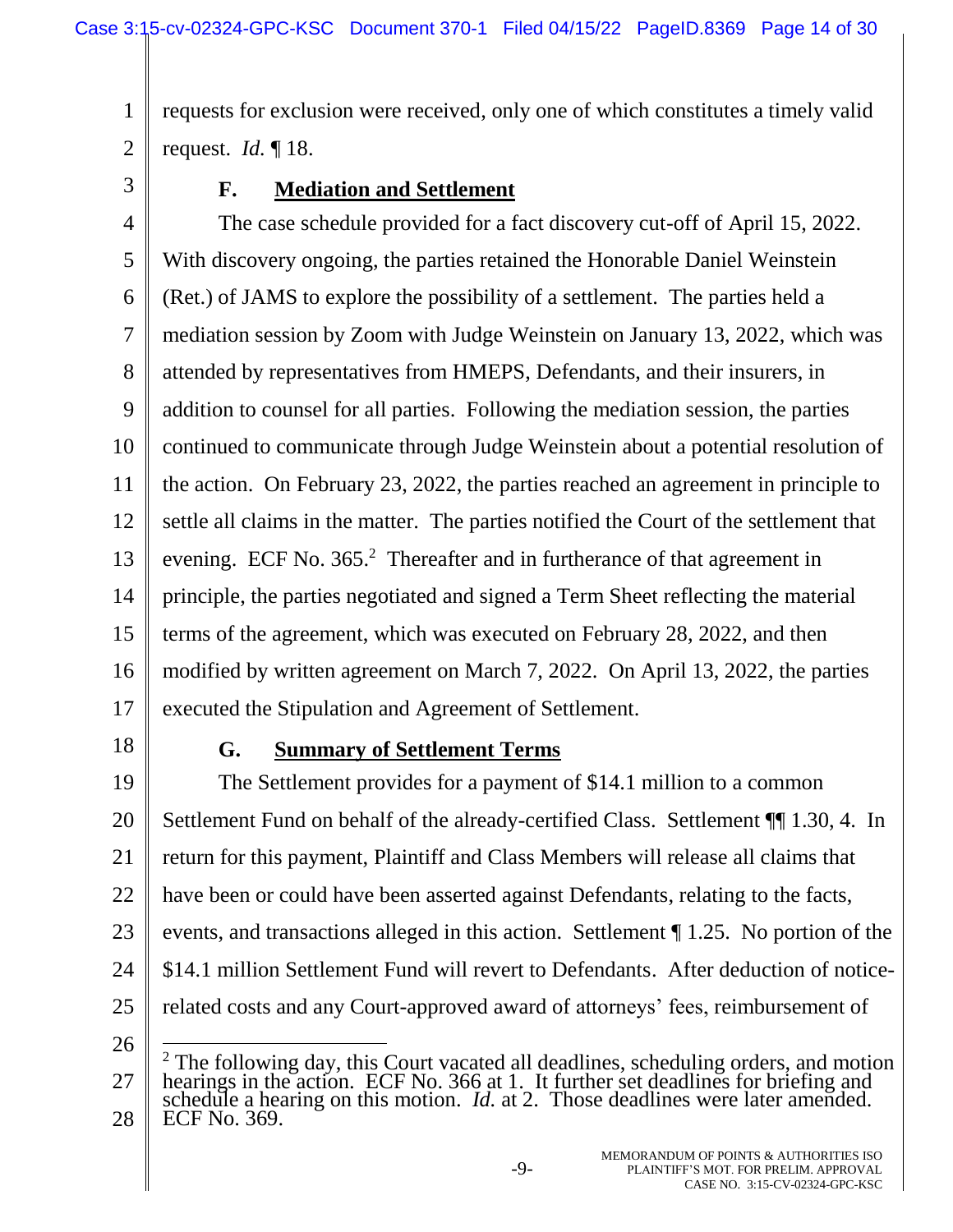1 2 3 4 5 6 7 8 9 10 11 12 13 14 15 16 17 18 19 20 21 22 23 24 25 26 27 28 litigation expenses, and service award to HMEPS as Class Representative, the Settlement Fund will be distributed on a *pro rata* basis to all Class Members, as set forth in the proposed Plan of Allocation. Settlement ¶¶ 1.20, 1.23; Ex. A-1 (Long-Form Notice) at 14–20. **LEGAL STANDARD** Class actions "may be settled . . . only with the court's approval." Fed. R. Civ. P. 23(e). The Ninth Circuit has a "strong judicial policy . . . favor [ing] settlements, particularly where complex class action litigation is concerned." *In re Hyundai & Kia Fuel Econ. Litig.*, 926 F.3d 539, 556 (9th Cir. 2019) (citation omitted). Rule 23(e) governs a district court's analysis of the fairness of a proposed class action settlement and creates a multistep process for approval. First, the court must determine it is likely to "certify the class for . . . judgment on the proposal" and "approve the proposal under Rule  $23(e)(2)$ ." Fed. R. Civ. P.  $23(e)(1)(B)$ . Second, the court must direct notice to the proposed settlement class, describing the terms of the proposed settlement and the definition of the class, to give them an opportunity to object to or opt out of the proposed settlement. *See* Fed. R. Civ. P.  $23(c)(2)(B)$ ; Fed. R. Civ. P.  $23(e)(1)$ , (5). In the context of securities class actions, the Private Securities Litigation Reform Act ("PSLRA") imposes additional requirements for the form and content of notice to the proposed settlement class. 15 U.S.C. § 78u-4(a)(7). Third, after a fairness hearing, the court may grant final approval to the proposed settlement on a finding that the settlement is fair, reasonable, and adequate. Fed. R. Civ. P. 23(e)(2). **ARGUMENT I. The Settlement Is Fair, Reasonable, and Adequate.** A court should preliminarily approve a settlement and direct notice to the class if it finds that it is likely to approve the settlement as "fair, reasonable, and adequate." Fed. R. Civ. P.  $23(e)(1)(B)(i)$ ; (e)(2). Rule 23 was recently amended to

-10-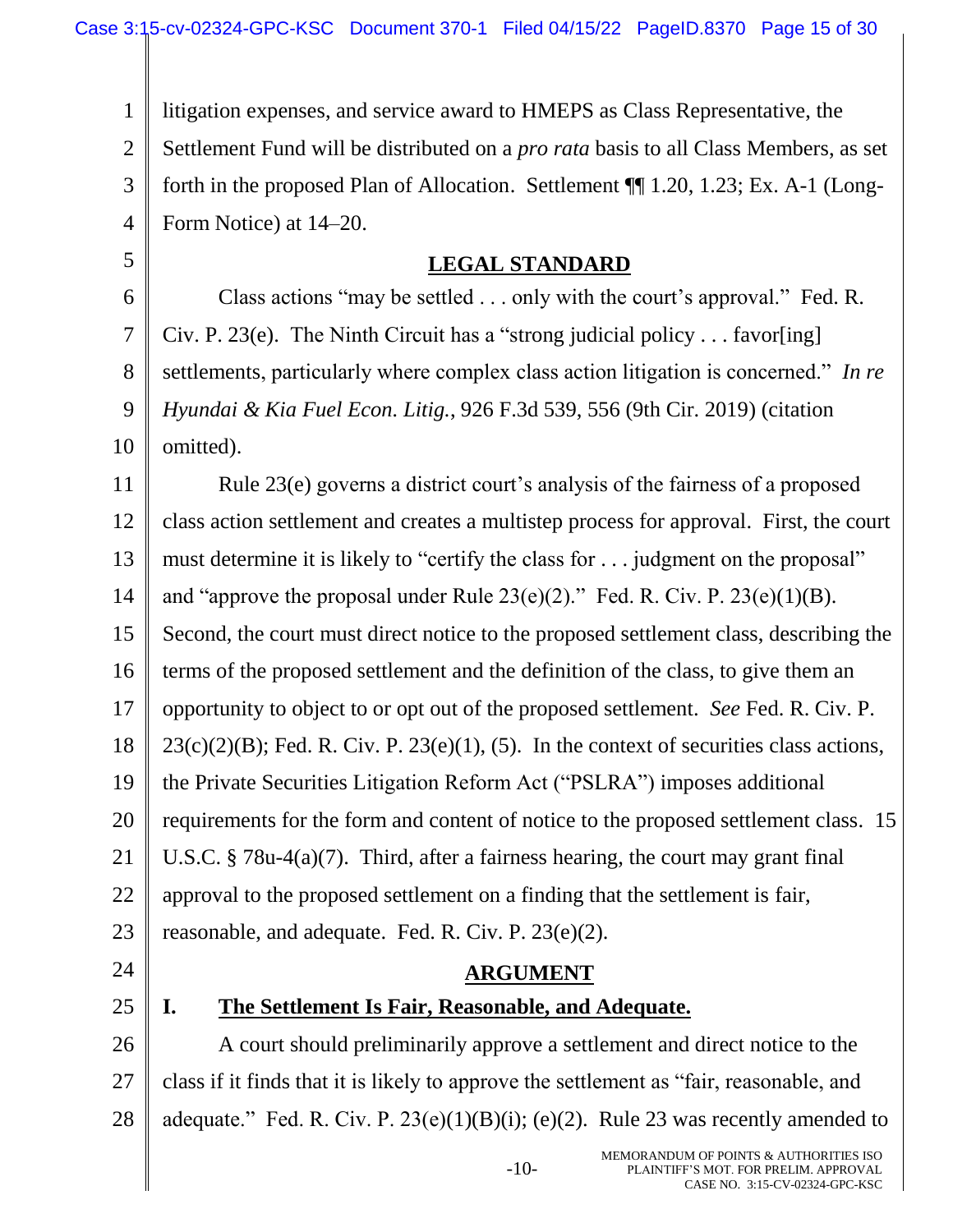1 2 3 4 5 6 7 8 9 10 11 12 13 14 15 16 17 18 19 20 21 22 23 24 25 26 27 28 articulate the "primary procedural considerations and substantive qualities that should always matter to the decision whether to approve the proposal." Fed. R. Civ. P. 23(e)(2), 2018 adv. comm. note. Specifically, in evaluating a proposed settlement, district courts are directed to consider whether "(A) the class representatives and class counsel have adequately represented the class; (B) the proposal was negotiated at arm's length; (C) the relief provided for the class is adequate . . . ; and (D) the proposal treats class members equitably relative to each other." Fed. R. Civ. P.  $23(e)(2)$ .<sup>3</sup> The circumstances here readily satisfy the criteria for approval of the Settlement. **A. Rule 23(e)(2)(A): Plaintiff and Class Counsel Have More Than Adequately Represented the Class.** The Court must first consider whether "the class representatives and class counsel have adequately represented the class." Fed. R. Civ. P.  $23(e)(2)(A)$ . This analysis includes "the nature and amount of discovery" undertaken in the case. Fed. R. Civ. P. 23(e), 2018 adv. comm. note. Here, Plaintiff and Class Counsel's unquestionably "extensive" efforts in this case have been more than adequate. 4 William B. Rubenstein, *Newberg on Class Actions* § 13:49 (5th ed. Dec. 2021 update) ("*Newberg*"). They have expended an immense amount of effort prosecuting this case since their appointment in January  $\overline{a}$ <sup>3</sup> The amended Rule  $23(e)(2)$  was not intended "to displace any factor" courts have articulated as relevant to the decision whether to approve a class settlement as fair and adequate. Fed. R. Civ. P.  $23(e)(2)$ ,  $2018$  adv. comm. note. In the Ninth Circuit, these factors are: "[1] the strength of the plaintiffs' case; [2] the risk, expense, complexity, and likely duration of further litigation; [3] the risk of maintaining class action status throughout the trial; [4] the amount offered in settlement; [5] the extent of discovery completed and the stage of the proceedings; [6] the experience and views of counsel;  $[7]$  the presence of a governmental participant; and [8] the reaction of the class members to the proposed settlement." *Campbell v. Facebook, Inc.*, 951 F.3d 1106, 1121 (9th Cir. 2020) (citation omitted). The amended Rule  $23(e)(2)$  "overlap[s]" with and "substantively track[s]" the Ninth Circuit's test for evaluating a settlement's fairness. *Loomis v. Slendertone Distrib., Inc.*, 2021 WL 873340, at \*4 n.4 (S.D. Cal. Mar. 9, 2021); *Greer v. Dick's Sporting Goods, Inc.*, 2020 WL 5535399, at \*2 (E.D. Cal. Sept. 15, 2020). As such, Plaintiff's analysis of Rule  $23(e)(2)$  accounts for the Ninth Circuit's factors and discusses them where applicable.

-11-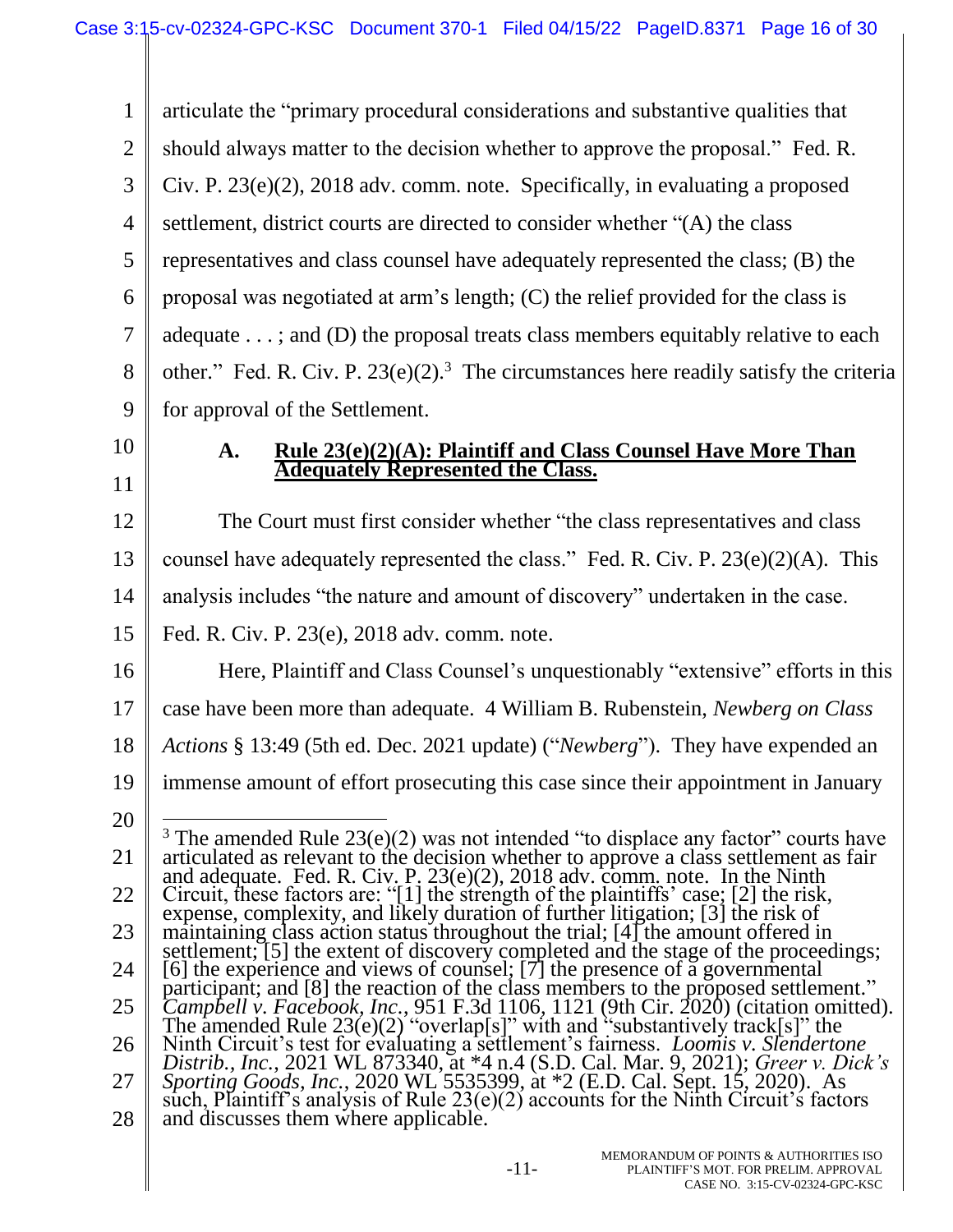1

2 3 4 2016. Plaintiff and Class Counsel's efforts in this case have included identifying numerous confidential witnesses, defending against four rounds of motions on the pleadings, prevailing on appeal of the Court's dismissal to the Ninth Circuit, and succeeding in certifying a Class of investors in BofI securities.

5 6 7 8 9 10 11 12 13 14 15 16 17 18 19 In the fourteen months following remand of this case, Class Counsel also engaged in extensive discovery efforts, which included propounding over a hundred discovery requests, reviewing of hundreds of thousands of pages of documents produced by Defendants and third parties; preparing for, taking, and defending nine depositions (with at least twenty-one additional depositions scheduled); and litigating dozens of discovery disputes, many of which required significant briefing and oral argument, and some of which required further appeal to this Court. *See* Benson Decl. ¶¶ 9–25. This extensive discovery work allowed both sides to gain "a good understanding of the strengths and weaknesses of their respective cases," reinforcing "that the settlement's value is based on . . . adequate information." *Newberg*, *supra*, § 13:49; *see also Valenzuela v. Walt Disney Parks & Resorts U.S., Inc.*, 2019 WL 8647819, at \*6 (C.D. Cal. Nov. 4, 2019); *Hefler v. Wells Fargo & Co.*, 2018 WL 6619983, at \*8 (N.D. Cal. Dec. 18, 2018) (class counsel "vigorously prosecuted this action through dispositive motion practice, extensive initial discovery, and formal mediation").

20 21 22 23 24 25 26 HMEPS has been an exemplary representative of the Class in the over six years since it was appointed Lead Plaintiff. During that time, HMEPS oversaw Class Counsel's work on the pleadings, appeal, and class certification, attended the Early Neutral Evaluation meeting with Judge Crawford in 2017, participated in discovery including producing documents and producing two HMEPS employees to sit for deposition, and participated in the mediation sessions and settlement negotiations with Judge Weinstein. *See* Benson Decl. ¶¶ 13, 16, 28.

27 28 Indeed, the Rule  $23(e)(2)(A)$  "analysis is redundant of the requirements of Rule 23(a)(4) and Rule 23(g)," *Hudson v. Libre Tech. Inc.*, 2020 WL 2467060, at

-12-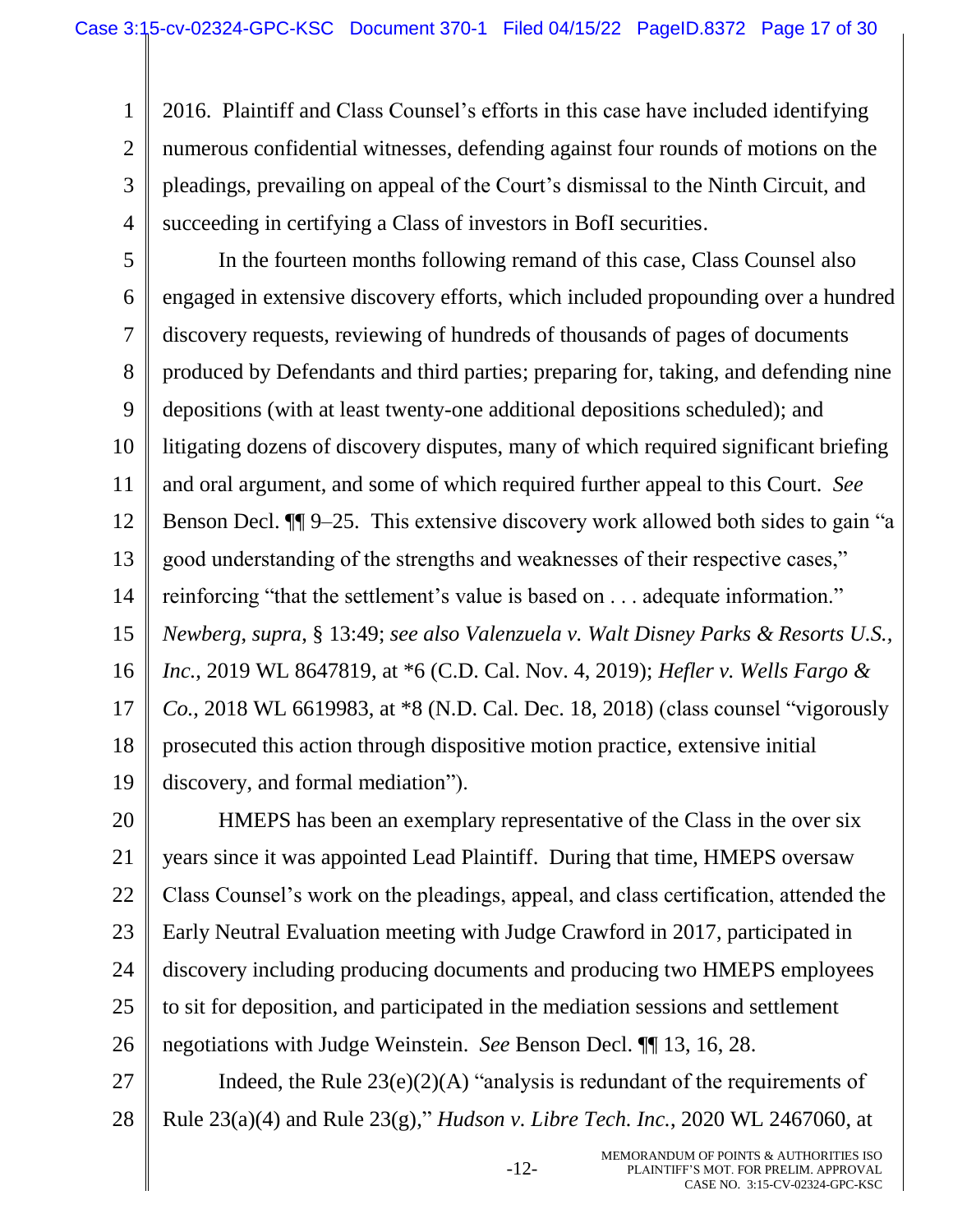1 2 3 4 5 \*5 (S.D. Cal. May 13, 2020) (Curiel, J.) (quotation marks omitted), which this Court previously held were satisfied in certifying the Class and appointing Plaintiff as Class Representative and Lieff Cabraser as Class Counsel (ECF No. 247 at 7). It follows from that prior ruling that "the adequacy factor under Rule  $23(e)(2)(A)$  is also met." *Hudson*, 2020 WL 2467060, at \*5.

6 7

#### **B. Rule 23(e)(2)(B): The Settlement Is the Result of Arm's-Length Negotiations.**

8 9 10 11 12 13 The Court must also consider whether "the proposal was negotiated at arm's length." Fed. R. Civ. P. 23(e)(2)(B). This "procedural concern[]" requires the Court to examine "the conduct of the litigation and of the negotiations leading up to the proposed settlement." Fed. R. Civ. P. 23(e), 2018 adv. comm. note. There is "no better evidence" of "a truly adversarial bargaining process . . . than the presence of a neutral third party mediator." *Newberg*, *supra*, § 13:50.

- 14 15 16 17 18 Here, the parties engaged in "serious, informed, and non-collusive" settlement negotiations with the aid of Hon. Daniel Weinstein (Ret.), a "neutral and experienced mediator[]." *Baker v. SeaWorld Ent., Inc.*, 2020 WL 4260712, at \*6 (S.D. Cal. July 24, 2020); *Soto v. Diakon Logistics (Del.), Inc.*, 2015 WL 13344896, at \*3 (S.D. Cal. Feb. 5, 2015). The parties held an all-day mediation by
- 19 Zoom on January 13, 2022, but were unable to reach resolution that day. *See*

20 Benson Decl. ¶ 28. With Judge Weinstein's assistance, the parties continued their

21 discussions over the next several weeks, including exchanges of demands and

22 offers, and on February 23, 2022 agreed to a settlement in principle, which was then

- 23 formalized into a Term Sheet. *See id.* ¶¶ 28–29. That counsel for all parties agree
- 24 that the proposed Settlement represents a commendable result also weighs in favor
- 25 of preliminary approval. *See Cheng Jiangchen v. Rentech, Inc.*, 2019 WL 5173771,
- 26 at \*6 (C.D. Cal. Oct. 10, 2019) ("The recommendation of experienced counsel
- 27 carries significant weight in the court's determination of the reasonableness of the
- 28 settlement." (citation omitted)).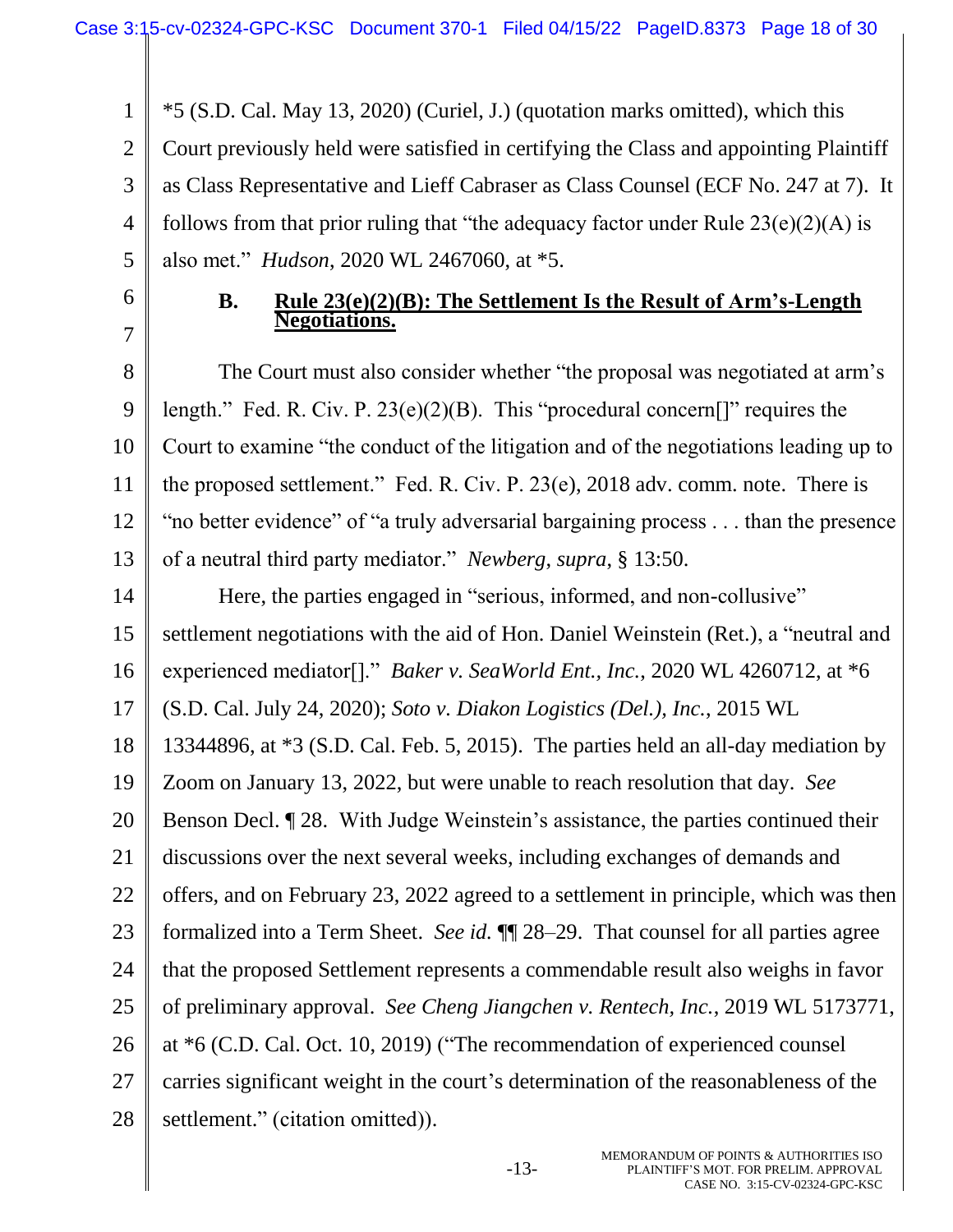1 2 3 4 5 6 7 8 9 10 Moreover, no signs of collusion are present here. *See In re Bluetooth Headset Prods. Liab. Litig.*, 654 F.3d 935, 947 (9th Cir. 2011). Class Counsel will apply for an award of attorneys' fees of up to 25 percent of the Settlement Fund. This award will be "separate from the approval of the Settlement, and neither [Plaintiff nor Class Counsel] may cancel or terminate the Settlement based on this Court's or any appellate court's ruling with respect to attorneys' fees." *Cheng Jiangchen*, 2019 WL 5173771, at  $*6$ . In addition, there is no "clear sailing' arrangement providing for the payment of attorneys' fees separate and apart from class funds." *Bluetooth*, 654 F.3d at 947. Finally, no portion of the Settlement Fund will revert to Defendants or their insurers. *See id.*

11

#### **C. Rule 23(e)(2)(C): The Relief for the Class is Substantial.**

12 13 14 15 16 17 The Court must "ensure the relief provided for the class is adequate," taking into account (1) the costs, risks, and delay of trial and appeal; (2) the effectiveness of any proposed distribution plan, including the claims process; (3) the terms of any proposed award of attorney's fees; and (4) any agreement made in connection with the proposal, as required under Rule  $23(e)(3)$ . Fed. R. Civ. P.  $23(e)(2)(C)$ . These factors support all preliminary approval here.

- 18
- 19

#### **1. The Settlement Relief Outweighs the Costs, Risks, and Delay of Trial and Appeal.**

20 21 22 23 24 25 26 27 28 In order to assess "the costs, risks, and delay of trial and appeal," Fed. R. Civ. P.  $23(e)(2)(C)(i)$ , the Court must "evaluate the adequacy of the settlement in light of the case's risks." *In re Wells Fargo & Co. S'holder Derivative Litig.*, 2019 WL 13020734, at  $*5$  (N.D. Cal. May 14, 2019). This requires weighing "[t]he relief that the settlement is expected to provide'" against "'the strength of the plaintiffs' case[ and] the risk, expense, complexity, and likely duration of further litigation.'" *Id.* (alteration adopted) (first quoting Fed. R. Civ. P. 23(e)(2), 2018 adv. comm. note; and then quoting *Hanlon v. Chrysler Corp.*, 150 F.3d 1011, 1026 (9th Cir. 1998)).

-14-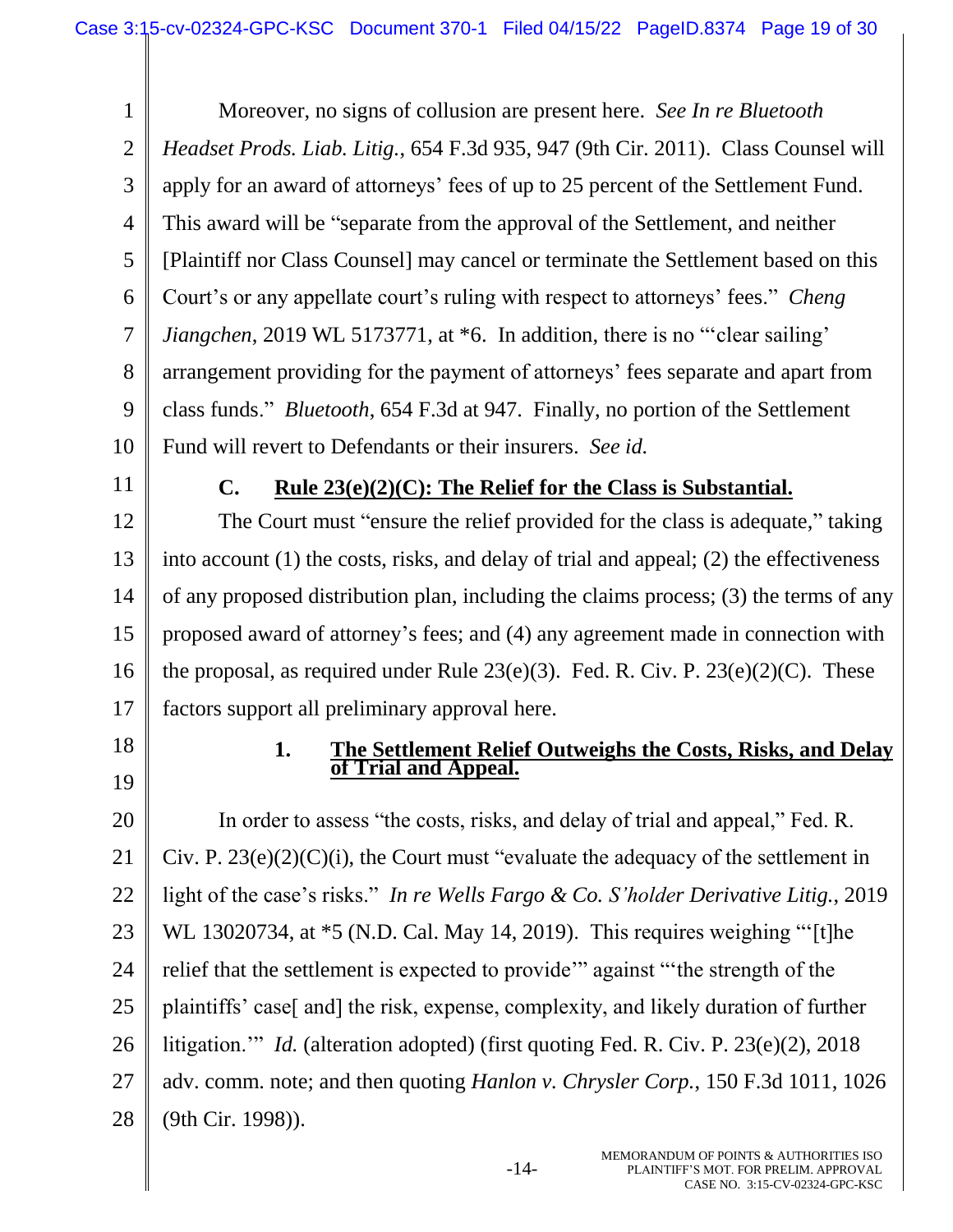| $\mathbf{1}$   | The Settlement of \$14.1 million provides valuable relief to the Class.                                                                                          |
|----------------|------------------------------------------------------------------------------------------------------------------------------------------------------------------|
| $\overline{2}$ | Plaintiff's expert estimates that recoverable damages range from \$135.3 to \$158.5                                                                              |
| 3              | million. Feinstein Decl. $\P$ 29, 33. <sup>4</sup> The Settlement amount therefore represents                                                                    |
| $\overline{4}$ | somewhere between 8.9% and 10.4% of estimated damages. This compares                                                                                             |
| 5              | favorably to the median recovery of 4.9% for cases with estimated damages of                                                                                     |
| 6              | ranging from \$75 to 149 million, and 4.0% for cases with estimated damages of                                                                                   |
| $\overline{7}$ | \$150 to 249 million, among securities class action settlements between 2012 and                                                                                 |
| 8              | 2020. <sup>5</sup> Accordingly, the Settlement Fund exceeds "the typical recovery in                                                                             |
| 9              | securities litigation" and represents an excellent result for the Class. In re Zynga                                                                             |
| 10             | Inc. Sec. Litig., 2015 WL 6471171, at *11 (N.D. Cal. Oct. 27, 2015) (settlement                                                                                  |
| 11             | fund representing 14% of estimated damages); see also Vataj v. Johnson, 2021 WL                                                                                  |
| 12             | 1550478, at *9 (N.D. Cal. Apr. 20, 2021) (2% of damages was "consistent with the                                                                                 |
| 13             | typical recovery in securities class action settlements"); Baker, 2020 WL 4260712,                                                                               |
| 14             | at *6 (14% of estimated damages); In re Extreme Networks, Inc. Sec. Litig., 2019                                                                                 |
| 15             | WL 3290770, at *8 (N.D. Cal. July 22, 2019) (between 5% and 9.5% of estimated                                                                                    |
| 16             | damages); McPhail v. First Command Fin. Planning, Inc., 2009 WL 839841, at *5                                                                                    |
| 17             | (S.D. Cal. Mar. 30, 2009) ("approximately 7% of the estimated damages").                                                                                         |
| 18             | Recovery of \$14.1 million for the Class is further supported by the risks                                                                                       |
| 19             | Plaintiff faced in the remainder of the case. Early on, Plaintiff "faced significant                                                                             |
| 20             | obstacles in this case, including needing to survive multiple motions to dismiss that                                                                            |
| 21             | raised important and complicated issues." In re Extreme Networks, 2019 WL                                                                                        |
| <u>22</u>      | <sup>4</sup> These estimates assume between 4.7 million and 5.9 million damaged shares, and                                                                      |
| 23             | up to \$18.7 million in total damages to BofI option holders. Feinstein Decl. $\P$ $\hat{I}$ 29,<br>33.                                                          |
| 24             | <sup>5</sup> Laarni T. Bulan & Laura E. Simmons, CORNERSTONE RSCH., Securities Class<br>Action Settlements–2021 Review and Analysis 6 (2022),                    |
| 25             | https://www.cornerstone.com/wp-content/uploads/2022/03/Securities-Class-Action-<br>Settlements-2021-Review-and-Analysis.pdf (the "Cornerstone Report"). The      |
| 26             | Cornerstone Report's calculation of these median recovery rates compares<br>settlement amounts to so-called "simplified tiered damages," which "uses"            |
| 27             | simplifying assumptions to estimate per-share damages and trading behavior" and "is not intended to represent actual economic losses borne by shareholders." Id. |
| 28             | at $5$ .                                                                                                                                                         |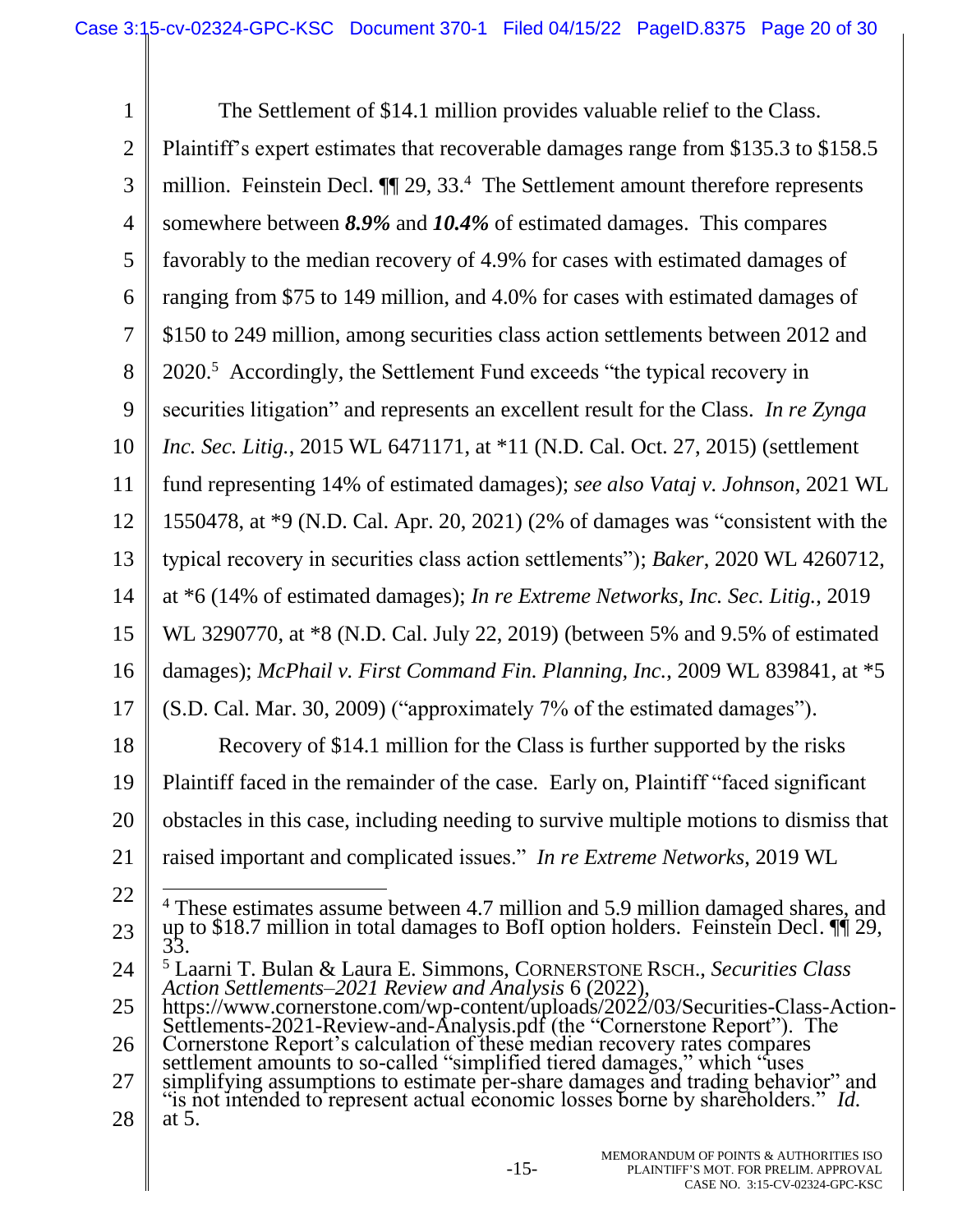1 2 3 4 3290770, at \*8. Defendants challenged nearly every element of a 10(b) claim on the pleadings, including the existence of actionable misstatements, scienter, falsity, and loss causation. Plaintiff could expect Defendants would mount similar challenges to those elements at summary judgment and trial.

5 6 7 8 9 10 11 12 13 14 15 16 17 18 19 20 21 22 23 24 Loss causation in particular has loomed large over the case since the beginning. At class certification, the Court observed the potential for "storm clouds on the horizon" relating to that element of Plaintiff's claim. ECF No. 248 (class certification hearing) at 3:8–9. Plaintiff also anticipated that Defendants would have renewed their contention that statements relating to underwriting standards and credit quality were not actionable. *See* ECF No. 170 at 5:18–6:21. Indeed, the Court recognized at the appeal mandate hearing that it had yet to finally determine which alleged misstatements were actionable. *Id.* at 8:4–15 (acknowledging the Ninth Circuit "left the door open" for further arguments regarding "exactly what statements are and are not part of the case"). Defendants were also expected to challenge the element of falsity, a portion of Plaintiff's claim that relied heavily on the testimony of confidential witnesses. Finally, Plaintiff could expect Defendants to assert that the alleged misstatements did not cause any price impact, and that any damages caused by the misrepresentations were lower than Plaintiff claimed. *See* ECF No. 180 at 62. In such cases, the Class's entitlement to damages could have "come down to an unpredictable battle of the experts," or "the jury could have decided in Defendants' favor, resulting in [Plaintiff's] claims being severely reduced, or eliminated." *Baker*, 2020 WL 4260712, at \*7. Defendants' "many substantive, potentially meritorious defenses," weigh in favor of the Settlement. *In re Extreme Networks*, 2019 WL 3290770, at \*8.

25 26 27 28 Further, it is well-recognized that "securities actions in particular are often long, hard-fought, complicated, and extremely difficult to win." *Id.* That was certainly true in this action, which has been pending for over six years, with summary judgment and trial still to come. Expenses would have continued to

-16-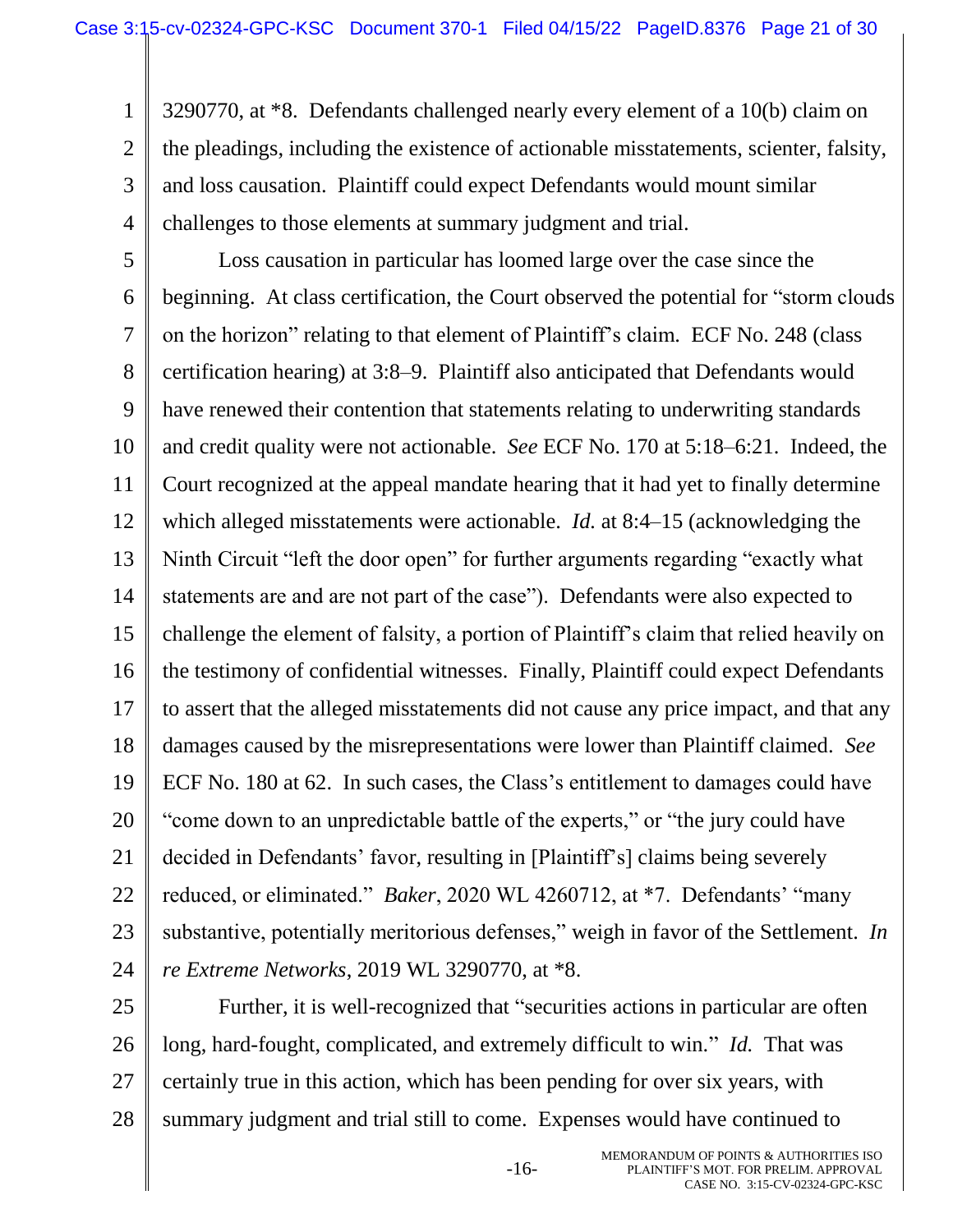1 2 3 4 5 6 7 8 9 10 11 12 mount through trial. *See Baker*, 2020 WL 4260712, at \*7. Plaintiff and the Class also faced unique challenges because the trial would have opened eight years after the close of the Class Period. *See Rihn v. Acadia Pharms. Inc.*, 2018 WL 513448, at \*4 (S.D. Cal. Jan. 22, 2018) (finding "substantial risks in continued litigation," in part because the relevant events "took place as long as four and a half years ago"); *Four in One Co. v. S.K. Foods, L.P.*, 2014 WL 4078232, at \*8 (E.D. Cal. Aug. 14, 2014) ("[T]he passage of time could impact potential deponents' memories and availability."). And even if Plaintiff were to obtain a favorable trial verdict, Defendants would have undoubtedly engaged in "vigorous post-trial motion practices . . . and likely appeals to the Ninth Circuit—delaying any recovery for years." *Baker*, 2020 WL 4260712, at \*7. These realities underscore the strength of the proposed relief to Class members.

13

14

#### **2. The Settlement Will Effectively Distribute Relief to the Class.**

15 16 17 18 19 20 21 22 23 24 25 26 27 28 Second, the Court must examine "the effectiveness of any proposed method of distributing relief to the class, including the method of processing class-member claims." Fed. R. Civ. P.  $23(e)(2)(C)(ii)$ . "A claims processing method should deter or defeat unjustified claims, but the court should be alert to whether the claims process is unduly demanding." Fed. R. Civ. P. 23(e), 2018 adv. comm. note. The Settlement claims process will be straightforward and effective. Authorized claimants will make a claim by submitting a valid and timely claim form to the Settlement Administrator. Claimants will be required to submit information relating to their shares and options purchased or sold during and shortly after the Class Period. The Net Settlement Fund will then be distributed on a *pro rata* basis. This claims process satisfies Rule 23(e)(2)(c)(ii)'s requirement that settlement funds be distributed "in as simple and expedient a manner as possible." *Hilsley v. Ocean Spray Cranberries, Inc.*, 2020 WL 520616, at \*7 (S.D. Cal. Jan. 31, 2020) (Curiel, J.) (quoting *Newberg*, *supra*, § 13:53). In addition, no Settlement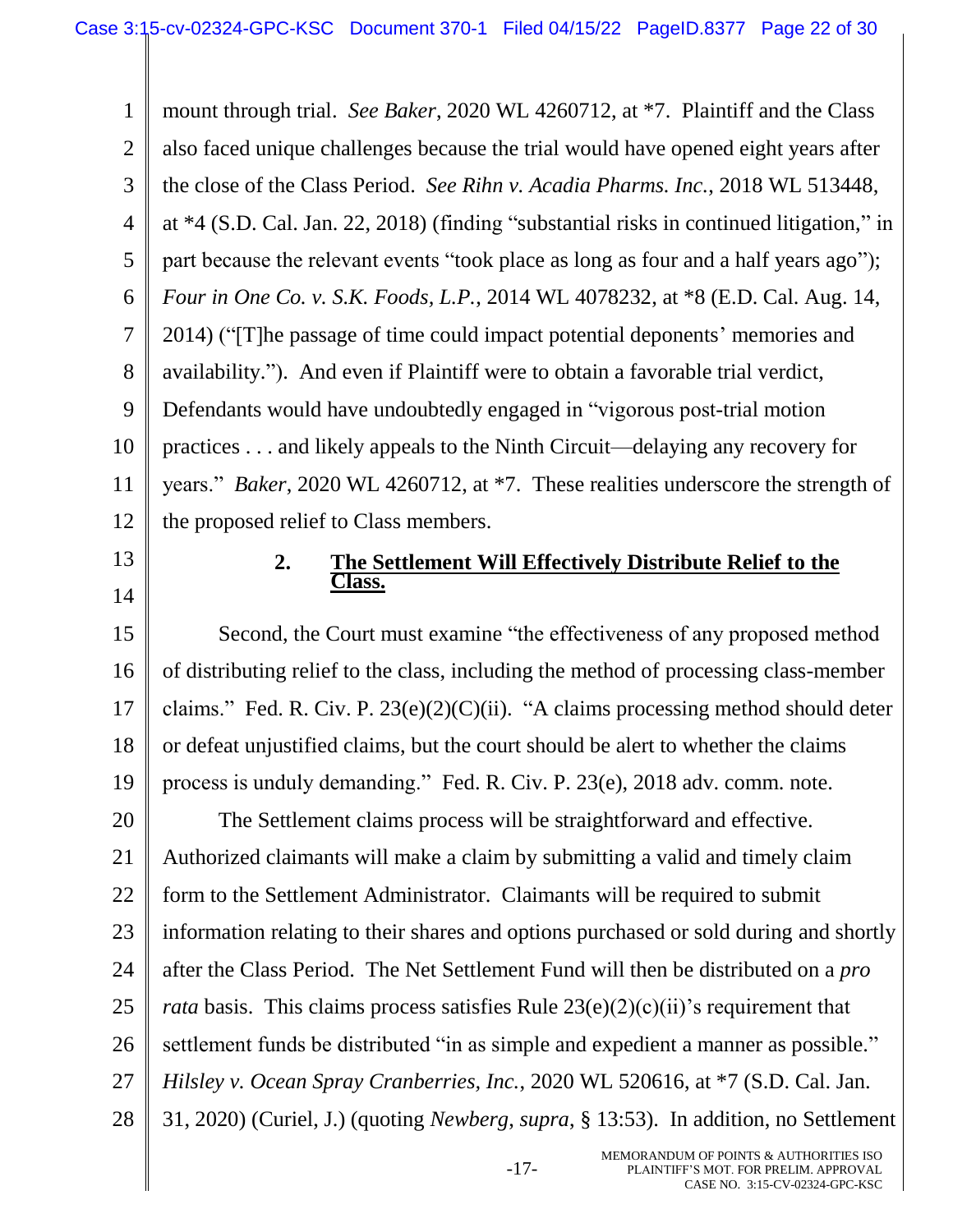1 2 3 4 funds will revert to Defendants; after payment of attorneys' fees, expenses, service awards, and notice administration, all money will be distributed to Class Members. Settlement ¶ 13. This is a "[s]ignificant[]" fact that further demonstrates the Settlement's fairness and effectiveness. *Hilsley*, 2020 WL 520616, at \*7.

5

6

#### **3. Class Counsel Will Seek a Reasonable Award of Attorneys' Fees.**

7 8 9 10 11 12 13 14 15 16 17 18 19 20 21 22 23 24 25 26 27 28 The terms of Class Counsel's "proposed award of attorney's fees, including timing of payment," are also reasonable. *See* Fed. R. Civ. P. 23(e)(2)(C)(iii). Class Counsel will move the Court for an award of attorneys' fees of up to 25 percent of the Settlement Fund (\$3,525,000). Such a fee request is well in line with Ninth Circuit precedent, under which 25 percent of the common fund is a presumptively reasonable "benchmark" for attorneys' fees. *See Bluetooth*, 654 F.3d at 942. Courts in this Circuit frequently approve attorneys' fees requests at the benchmark, including in complex securities class action settlements. *See, e.g.*, *In re Illumina, Inc. Sec. Litig.*, 2021 WL 1017295, at \*6 (S.D. Cal. Mar. 17, 2021) (25%); *Brown v. China Integrated Energy Inc.*, 2016 WL 11757878, at \*12 (C.D. Cal. July 22, 2016) (same). In fact, courts in the Ninth Circuit "routinely" award fees that exceed the 25 percent benchmark. *Beaver v. Tarsadia Hotels*, 2017 WL 4310707, at \*10 (S.D. Cal. Sept. 28, 2017) (Curiel, J.); *see In re Pac. Enters. Sec. Litig.*, 47 F.3d 373, 379 (9th Cir. 1995) (affirming fee award of 33% of total recovery). The proposed fee is more than supported by Class Counsel's lodestar in the matter, which is approximately \$13.9 million as of March 25, 2022, covering over 26,000 hours of work at Class Counsel's current hourly rates. Benson Decl. 1 34.6 The proposed fee would therefore represent a lodestar multiplier of 0.25. This "negative" multiplier "is presumptively reasonable." *Loomis*, 2021 WL 873340, at \*9. Class Counsel will also seek reimbursement of litigation expenses of no more l <sup>6</sup> The lodestar and expense figures are subject to audit. Benson Decl. ¶¶ 34-35. Class Counsel will provide final, audited lodestar and expense figures when it moves for attorneys' fees and costs.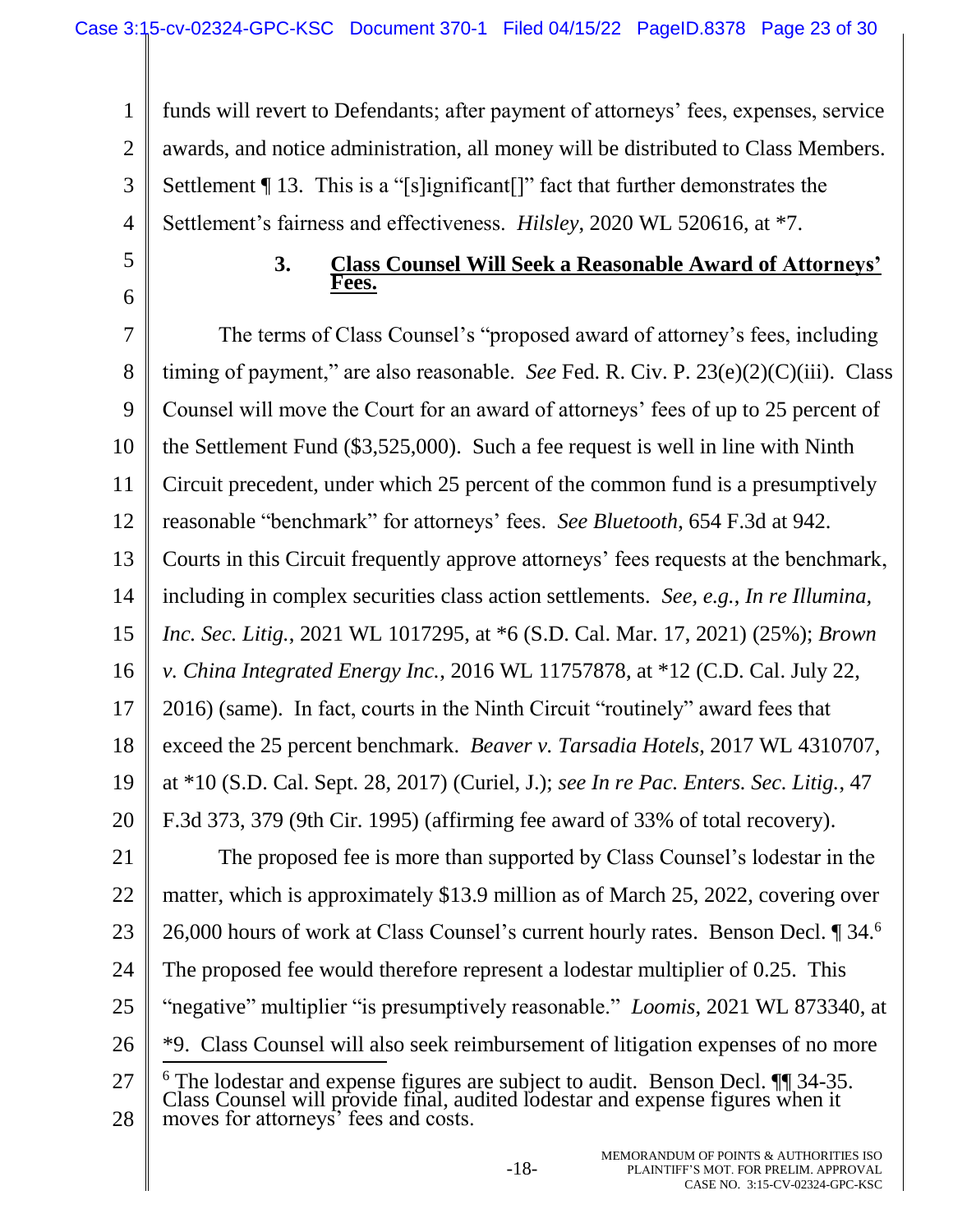1 2 3 4 than \$1.4 million, which includes, among other things, expert witness costs, investigation costs, class notice costs, and the hourly fee for the law firm that acted as independent counsel for several former BofI employees in this action and the Erhart Action. Benson Decl. ¶ 35; *see Baker*, 2020 WL 4260712, at \*11.

- 5 6 7 8 9 10 Class Counsel will file their fee and expense application (along with Plaintiff's request for a service award, discussed below) sufficiently in advance of the deadline for Class Members to object to the request. Class Members will thus have the opportunity to comment on or object to the application prior to the Settlement Hearing, as the Ninth Circuit and Rule 23(h) require. *See In re Volkswagen "Clean Diesel" Mktg., Sales Practices & Prods. Liab. Litig.*, 895 F.3d
- 11

597, 614–15 (9th Cir. 2018).

12

## **4. No Other Material Agreements Exist.**

13 14 15 16 17 18 Finally, Plaintiff must identify any agreements "made in connection with the proposal." Fed. R. Civ. P. 23(e)(3); *see* Fed. R. Civ. P. 23(e)(2)(C)(iv). This provision is aimed at "related undertakings that, although seemingly separate, may have influenced the terms of the settlement by trading away possible advantages for the class in return for advantages for others." Fed. R. Civ. P. 23(e)(2), 2003 adv. comm. note. Plaintiff has not entered into any such agreements.

19 20 21 22 23 24 25 26 27 The only separate agreement the parties have entered into sets a threshold of opt-outs necessary to trigger Defendants' right to terminate the Settlement. Such agreements are "typically" confidential and not filed in the public record. *In re HealthSouth Corp. Sec. Litig.*, 334 F. App'x 248, 250 n.4 (11th Cir. 2009) (per curiam); *see In re Online DVD-Rental Antitrust Litig.*, 779 F.3d 934, 948 (9th Cir. 2015); *In re Illumina, Inc. Sec. Litig.*, 2019 WL 6894075, at \*9 (S.D. Cal. Dec. 18, 2019). The parties also expect to enter into an escrow agreement to hold the Settlement Fund in escrow that has no bearing on the terms of the Settlement.

28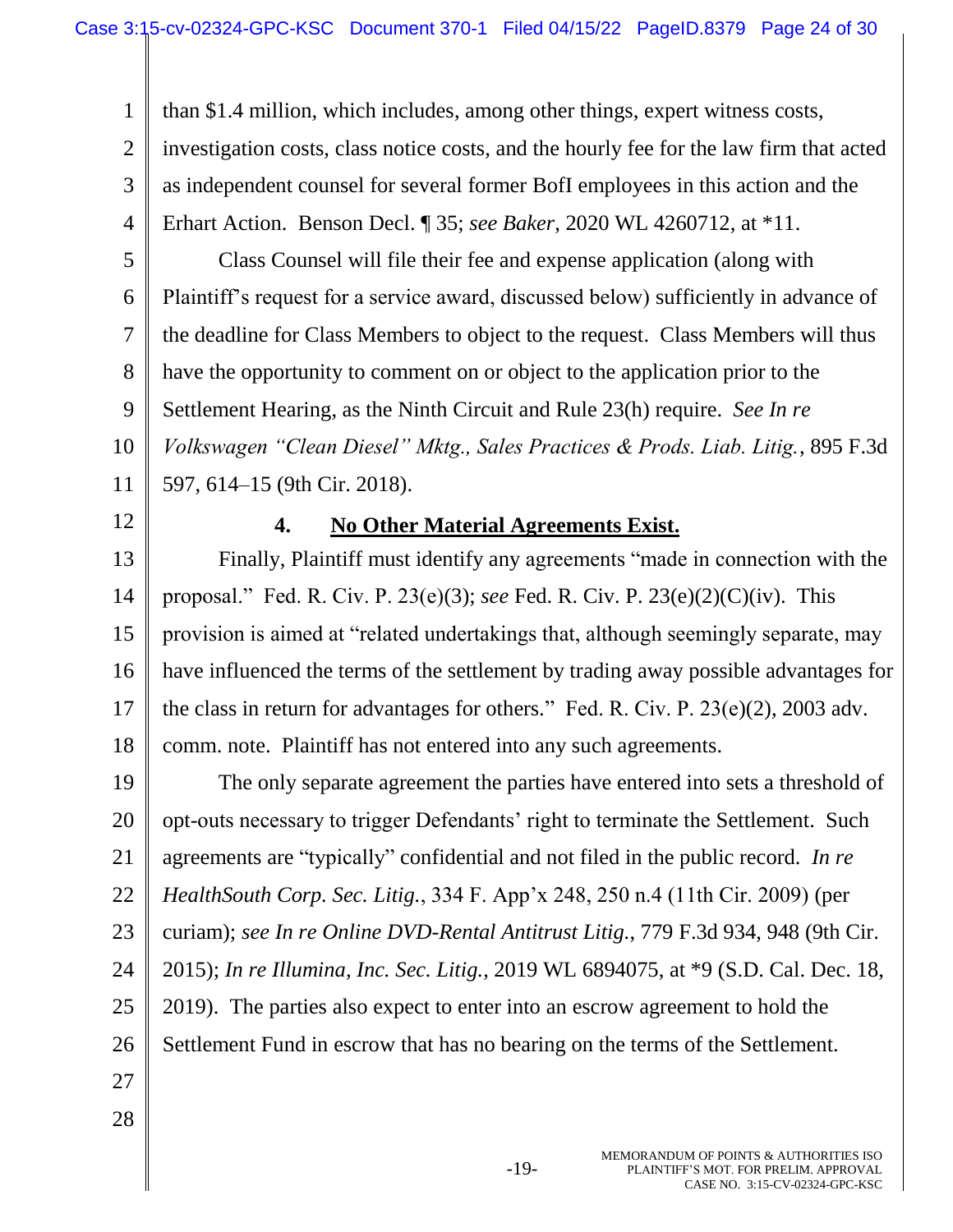1 2

3

5

6

7

8

#### **D. Rule 23(e)(2)(D): The Proposal Treats Class Members Equitably Relative to Each Other.**

4 The final Rule  $23(e)(2)$  factor asks whether "the proposal treats class" members equitably relative to each other." Fed. R. Civ. P. 23(e)(2)(D). Relevant considerations may include "whether the apportionment of relief among class members takes appropriate account of differences among their claims, and whether the scope of the release may affect class members in different ways that bear on the apportionment of relief." Fed. R. Civ. P. 23(e)(2), 2018 adv. comm. note.

9

#### **1. The Proposed Settlement Distribution Is Equitable.**

10 11 12 13 14 15 16 17 18 19 20 21 22 23 24 25 26 27 28 The Settlement will be distributed on a *pro rata* basis to all Class Members based on the amount of their loss calculated under the Plan of Allocation. Settlement, Ex. A-1 (Long-Form Notice) at 14–20. The Plan of Allocation provides that the Net Settlement Fund will be allocated to Claimants as follows: (a) Class Members with valid claims in connection with their purchase or acquisition of common shares of BofI common stock shall be collectively allocated approximately 95% of the Net Settlement Fund; and (b) Class Members with valid claims in connection with their purchase or acquisition of BofI exchange-traded options shall be allocated approximately 5% of the Net Settlement Fund. *See id.* This *pro rata* distribution method of distributing relief "is standard in securities and class actions and is effective." *Christine Asia Co. v. Yun Ma*, 2019 WL 5257534, at \*14 (S.D.N.Y. Oct. 16, 2019) (approving *pro rata* distribution to stock and options purchasers and sellers). *See also Illumina*, 2021 WL 1017295, at \*4–5 (approving plan of allocation that "correlates each Settlement Class members' recovery to . . . each Settlement Class member's Recognized Loss"); *In re Health Ins. Innovations Sec. Litig.*, 2021 WL 1341881, at \*7 (M.D. Fla. Mar. 23, 2021) (approving settlement with *pro rata* distribution to class members who purchased or sold defendant's stock or options), *R&R adopted*, 2021 WL 1186838 (M.D. Fla. Mar. 30, 2021); *Hefler*, 2018 WL 6619983, at \*8 (same).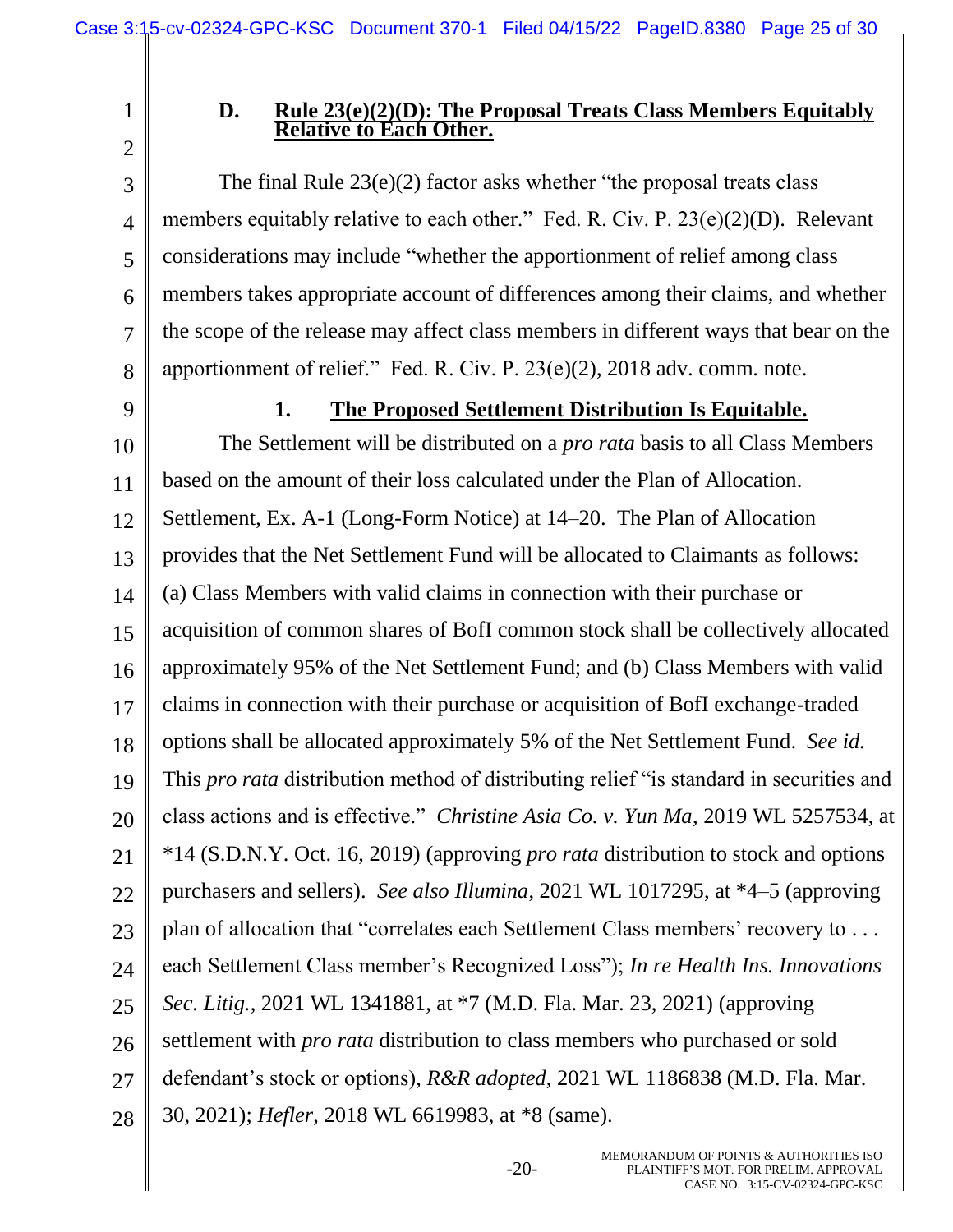1

## **2. Plaintiff Will Request a Service Award.**

2 3 4 5 6 7 8 9 10 11 12 13 14 15 16 17 18 Plaintiff will request a service award of up to \$15,000 to compensate it for time spent pursing the matter on behalf of the Class, including overseeing the case, participating in discovery, and settlement. Benson Decl. ¶ 36. The PSLRA explicitly permits "the award of reasonable costs and expenses (including lost wages) directly relating to the representation of the class to any representative party serving on behalf of a class." 15 U.S.C. § 78u-4(a)(4). Such awards "are fairly typical in class action cases." *Rodriguez v. W. Pub. Corp.*, 563 F.3d 948, 958 (9th Cir. 2009). *See also Illumina*, 2021 WL 1017295, at \*8 (granting \$25,000 service award); *In re Wells Fargo & Co. S'holder Derivative Litig.*, 445 F. Supp. 3d 508, 534 (N.D. Cal. 2020) (granting \$25,000 service awards to each institutional investor plaintiff). The anticipated service award for HMEPS does not raise any equitable concerns about the Settlement itself. *Fleming v. Impax Lab'ys Inc.*, 2021 WL 5447008, at \*10 (N.D. Cal. Nov. 22, 2021) (service awards "are not per se unreasonable" and "this factor weighs in favor of preliminary approval"); *see Loomis*, 2021 WL 873340, at \*8 (granting final approval to settlement with service award for lead plaintiff); *In re Extreme Networks*, 2019 WL 3290770, at \*8 (same).

## **II. The Court Already Certified the Class.**

19 20 21 22 23 24 25 26 27 28 The Settlement resolves claims on behalf of the already-certified Class. *See* ECF No. 247; Settlement ¶ 1.7. The Court "does not need to re-certify [the Class] for settlement purposes." *Newberg*, *supra*, § 13:18; *accord ODonnell v. Harris County*, 2019 WL 4224040, at \*7 (S.D. Tex. Sept. 5, 2019). Because "the proposed settlement [does not] call[] for any change in the class certified, or of the claims, defenses, or issues regarding which certification was granted," Fed. R. Civ. P. 23(e)(1), 2018 adv. comm. note; *ODonnell*, 2019 WL 4224040, at \*7, the Court need not take any further action under Rule 23(e)(1). *See, e.g.*, *Hawkins v. Kroger Co.*, 2021 WL 2780647, at \*2–3 (S.D. Cal. July 2, 2021) (granting preliminary approval to previously certified class); *ODonnell*, 2019 WL 4224040, at \*7 (same).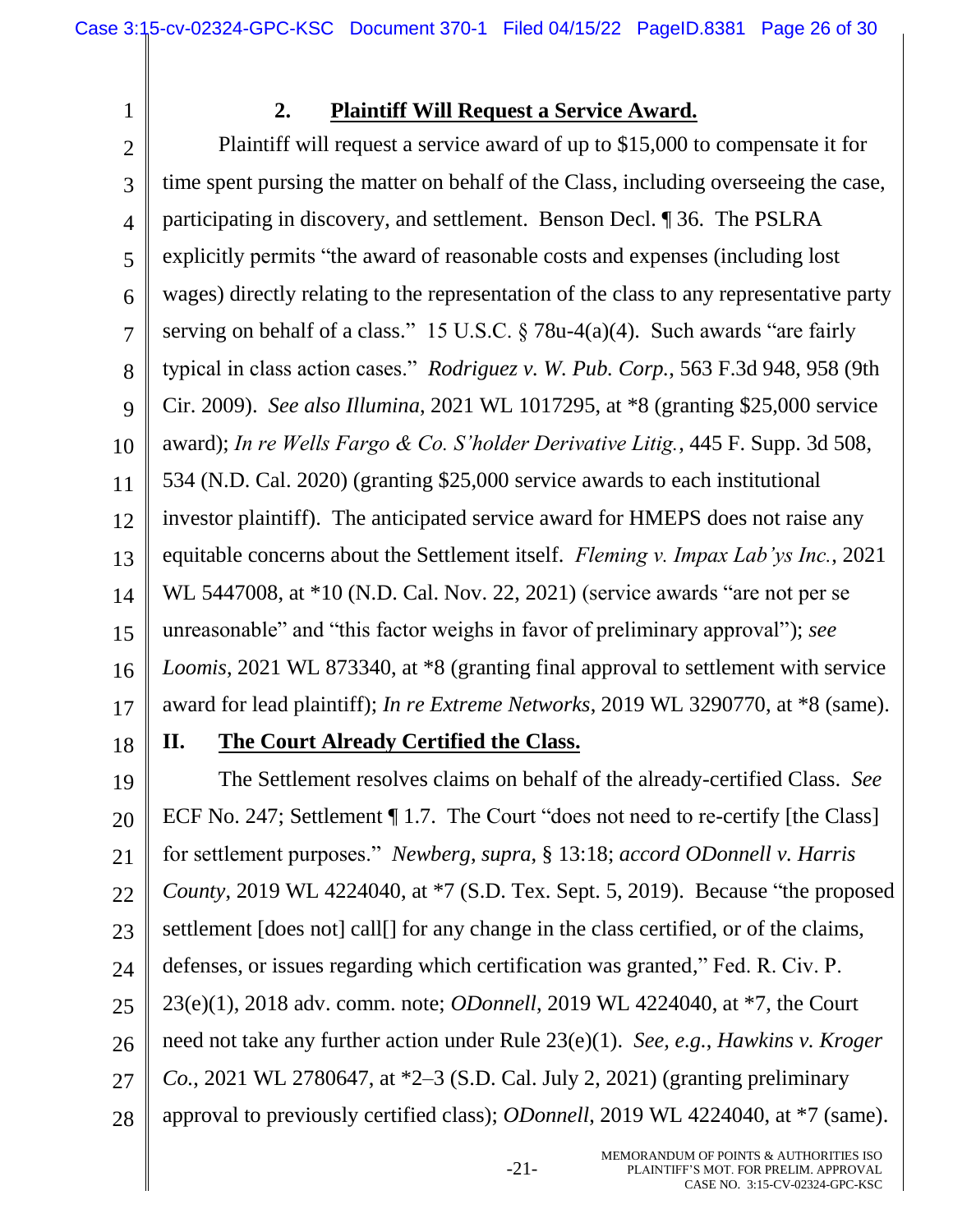| $\mathbf{1}$   | Ш.<br><b>The Proposed Notice Plan Should Be Approved.</b>                                                                                                                                                                                            |  |  |  |  |  |  |  |
|----------------|------------------------------------------------------------------------------------------------------------------------------------------------------------------------------------------------------------------------------------------------------|--|--|--|--|--|--|--|
| $\overline{2}$ | Before a class settlement may be approved, the Court "must direct notice in a                                                                                                                                                                        |  |  |  |  |  |  |  |
| 3              | reasonable manner to all class members who would be bound by the proposal."                                                                                                                                                                          |  |  |  |  |  |  |  |
| $\overline{4}$ | Fed. R. Civ. P. $23(e)(1)(B)$ . "Notice is satisfactory if it generally describes the                                                                                                                                                                |  |  |  |  |  |  |  |
| 5              | terms of the settlement in sufficient detail to alert those with adverse viewpoints to                                                                                                                                                               |  |  |  |  |  |  |  |
| 6              | investigate and to come forward and be heard." <i>Khoja v. Orexigen Therapeutics</i> ,                                                                                                                                                               |  |  |  |  |  |  |  |
| $\overline{7}$ | <i>Inc.</i> , 2021 WL 1579251, at *8 (S.D. Cal. Apr. 22, 2021) (quotation marks omitted);                                                                                                                                                            |  |  |  |  |  |  |  |
| 8              | see also Fed. R. Civ. P. 23(c)(2)(b) (describing "the best notice that is practicable                                                                                                                                                                |  |  |  |  |  |  |  |
| 9              | under the circumstances").                                                                                                                                                                                                                           |  |  |  |  |  |  |  |
| 10             | The PSLRA imposes additional requirements for settlement notices in                                                                                                                                                                                  |  |  |  |  |  |  |  |
| 11             | securities fraud class actions. The notice must set forth:                                                                                                                                                                                           |  |  |  |  |  |  |  |
| 12             |                                                                                                                                                                                                                                                      |  |  |  |  |  |  |  |
| 13             | (i) "[t]he amount of the settlement proposed to be distributed to the parties to the action, determined in the aggregate and on an average per share basis"; (ii) where the parties (as here) do not agree on the                                    |  |  |  |  |  |  |  |
| 14             | average amount of damages per share recoverable, "a statement from<br>each settling party concerning the issue or issues on which the parties<br>disagree"; (iii) "a statement indicating which parties or counsel intend                            |  |  |  |  |  |  |  |
| 15             | to make  an application [for attorneys' fees or costs], the amount of fees and costs that will be sought (including the amount of such fees                                                                                                          |  |  |  |  |  |  |  |
| 16             |                                                                                                                                                                                                                                                      |  |  |  |  |  |  |  |
| 17             | and costs determined on an average per share basis), and a brief<br>explanation supporting the fees and costs sought"; (iv) "[t]he name,<br>telephone number, and address of one or more representatives of<br>counsel for the plaintif              |  |  |  |  |  |  |  |
| 18             | answer questions from class members"; and (v) "[a] brief statement                                                                                                                                                                                   |  |  |  |  |  |  |  |
| 19             | explaining the reasons why the parties are proposing the settlement."                                                                                                                                                                                |  |  |  |  |  |  |  |
| 20             | <i>Khoja</i> , 2021 WL 1579251, at $*8$ (alterations in original) (quoting 15 U.S.C. $\S$ 78u-                                                                                                                                                       |  |  |  |  |  |  |  |
| 21             | $4(a)(7)$ ).                                                                                                                                                                                                                                         |  |  |  |  |  |  |  |
| 22             | The proposed Notice program here was designed in consultation with the                                                                                                                                                                               |  |  |  |  |  |  |  |
| 23             | proposed Settlement Administrator and meets all applicable standards. <sup>7</sup> The Notice                                                                                                                                                        |  |  |  |  |  |  |  |
| 24             | program includes direct notice to Class Members sent by first class U.S. Mail for all                                                                                                                                                                |  |  |  |  |  |  |  |
| 25             |                                                                                                                                                                                                                                                      |  |  |  |  |  |  |  |
| 26             | This Court appointed JND Legal Administration as Notice Administrator for the<br>previous issuance of class notice. ECF No. 324 at 3. Plaintiff again requests that<br>the Court appoint JND Legal Administration to administer the Settlement. See, |  |  |  |  |  |  |  |
| 27             | e.g., Hilsley, 2020 WL 520616, at *9 (appointing settlement administrator after<br>previously appointing the same administrator to issue notice to the Rule 23(b)(3)                                                                                 |  |  |  |  |  |  |  |
| 28             | class).                                                                                                                                                                                                                                              |  |  |  |  |  |  |  |
|                |                                                                                                                                                                                                                                                      |  |  |  |  |  |  |  |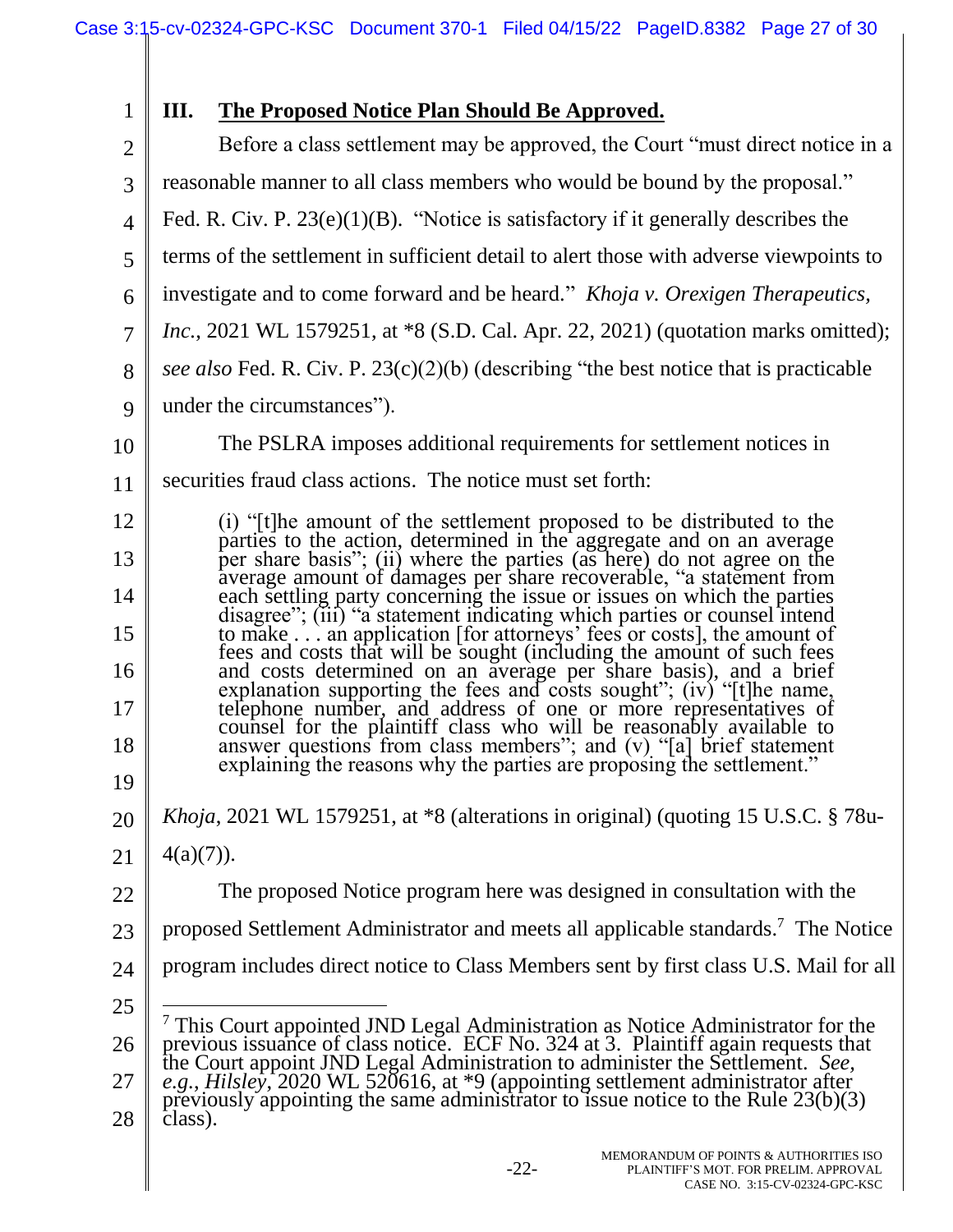1 2 3 4 5 6 7 8 9 10 11 12 13 14 15 16 17 members for whom address information is available (which is nearly the entire class), publication notice in *PR Newswire* and *Investor's Business Daily*, and the establishment of a settlement website—where Class Members can view the full Settlement Agreement, the Notice, and other key case documents. Decl. of Luiggy Segura Regarding Notice and Settlement Administration ¶¶ 6–9. The proposed long-form notice, which will be mailed to every Class Member, will inform Class members, in clear and concise terms, about the nature of this case, the Settlement, and their rights, including all of the information required by Rule  $23(c)(2)(B)$  and the PSLRA. *See* Settlement, Ex. A-1 (Long-Form Notice). Similarly, the proposed summary notice, which will be published in *PR Newswire* and *Investor's Business Daily*, will provide Class members with basic information about the nature of this case, the Settlement, and their rights. *See* Settlement, Ex. A-3 (Summary Notice); *see also Cheng Jiangchen*, 2019 WL 5173771, at \*8 (notice program that included published summary notice "list[ing] most of the required information" identified by Rule 23(c)(2)(B) and the PSLRA was "the best notice that is practicable under the circumstances"). The proposed Notice program is also set forth in in the proposed Order, attached as Exhibit A to the Settlement.

18 19 20 21 22 23 24 25 26 27 28 The Settlement also provides Class members with an additional opportunity to opt out of the Class, and allows those that opted out in connection with the previous notice to opt back into the Class following the Settlement. Rule 23(e)(4) permits an additional opt-out period in such circumstances where "the class action was previously certified under Rule 23(b)(3)" and "individual class members . . . had an earlier opportunity to request exclusion." Fed. R. Civ. P. 23(e)(4). As the Advisory Committee recognized, "[a] decision to remain in the class is likely to be more carefully considered and is better informed when settlement terms are known." Fed. R. Civ. P. 23(e)(3) [now (e)(4)], 2003 adv. comm. note. Class members should have the opportunity to make a decision about whether to participate in the Class and recover in the Settlement now that full information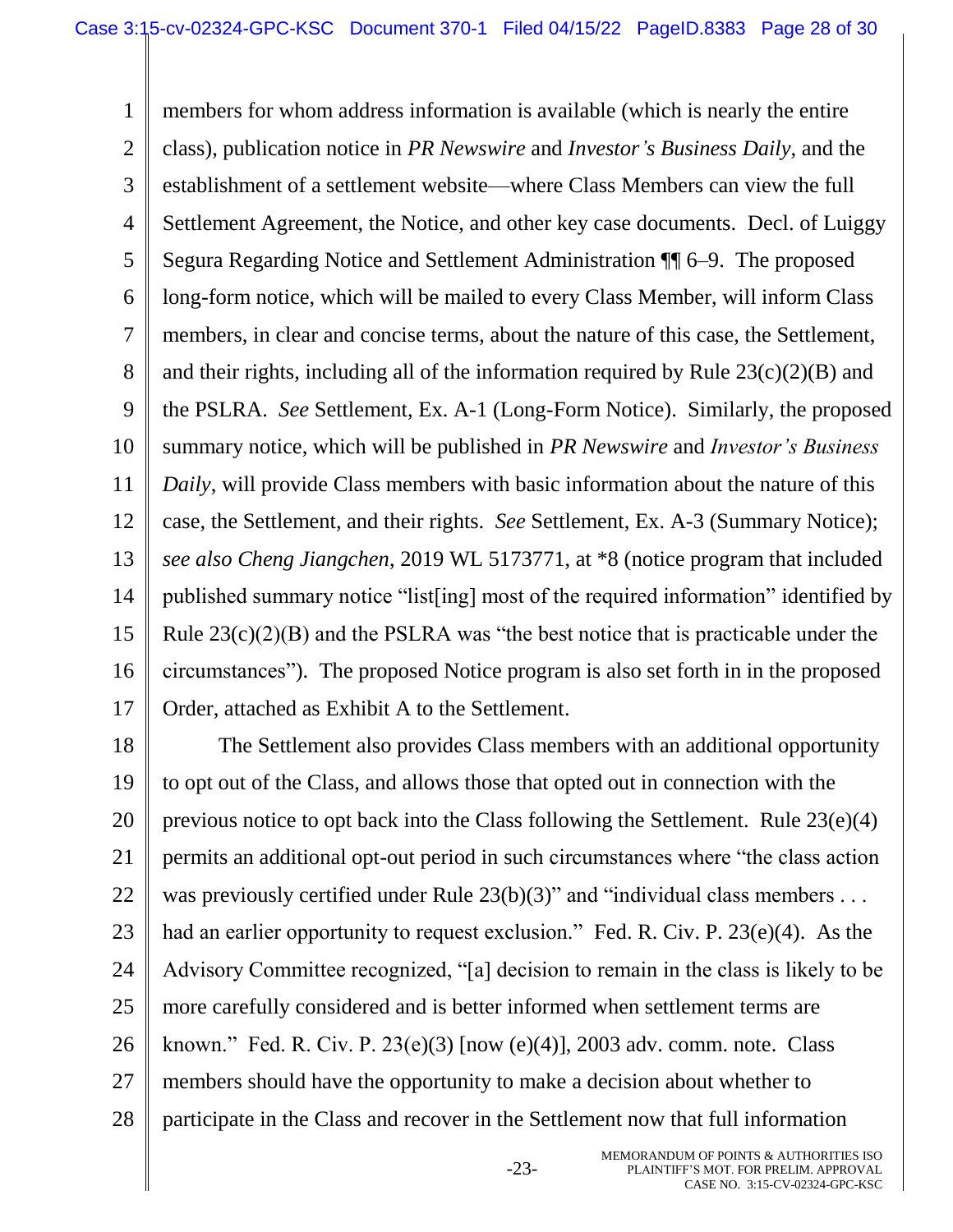1 2 3 4 5 6 7 8 9 10 11 12 13 14 15 16 17 18 19 20 21 22 23 24 25 26 27 28 -24- MEMORANDUM OF POINTS & AUTHORITIES ISO about the Settlement is known. Because this renewed opt-out/opt-in period will be reflected in the proposed notice to the Class, it will not require any additional expense nor will it delay approval of the Settlement. **IV. Proposed Schedule for Dissemination of Notice and Final Approval Hearing** Plaintiff proposes that the Court enter a scheduling order consistent with the dates set forth below: **Event Date** Dissemination of Settlement Notice 21 days following entry of order granting preliminary approval ("PA Order") Last Day for Plaintiff to File Motion for Award of Attorneys' Fees, Reimbursement of Expenses, and Service Award 45 days following entry of PA Order Deadline for Class Members to Opt out of or Back Into the Class 60 days following entry of PA Order Deadline for Class Members to File Objections 60 days following entry of PA Order Last day for Plaintiff to File a Motion for Final Approval of the Settlement, and Responses to any Class Member Objections 28 days before the Settlement Hearing Settlement Hearing At the Court's discretion (at least 100 days after the PA Order) Deadline for Class Members to Make Claims under the Settlement 30 days after the Settlement Hearing These dates are set forth in the proposed Order, attached as Exhibit A to the Settlement. **CONCLUSION** For the forgoing reasons, Plaintiff respectfully requests that this Court: 1. Grant preliminary approval to the Settlement Agreement; 2. Appoint JND Legal Administration to serve as Settlement Administrator;